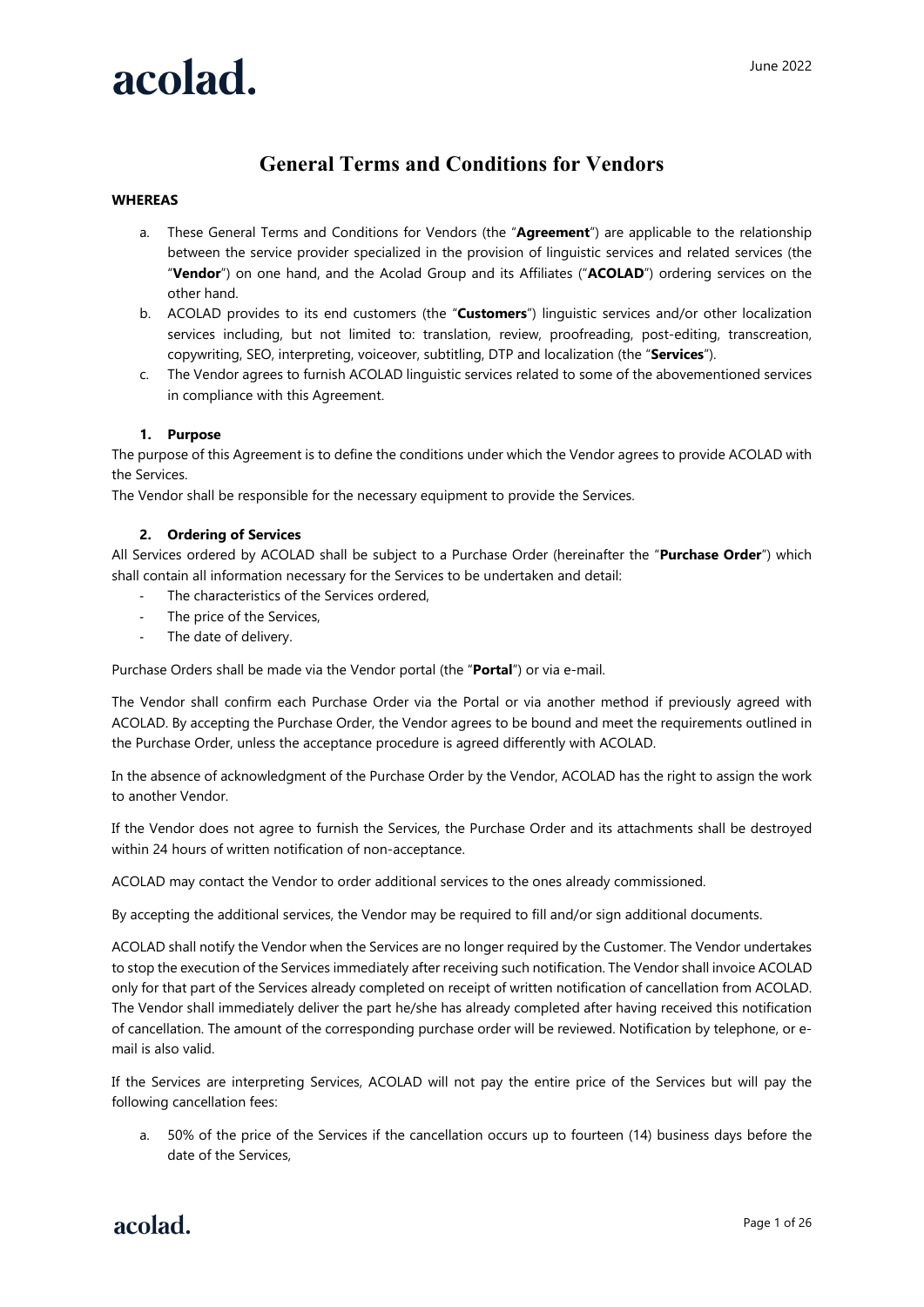- b. 80% of the price of the Services if the cancellation occurs between seven (7) and fourteen (14) business days before the date of the Services,
- c. 100% of the price of the Services if the cancellation occurs seven (7) Business days or less before the date of the Services.

#### **3. Delivery and Timely Delivery**

Delivery of the Services shall be made on the date and time indicated in the Purchase Order. A delivery is considered late if the agreed upon deadline is not met and the Vendor has not proactively reached an agreement with the ACOLAD contact person to extend the deadline.

Any time a Vendor is late with a delivery, ACOLAD reserves the right to:

- (i) cancel the Purchase Order and not be obliged to pay for any work already completed,
- (ii) not accept the Services and not be obliged to pay for any unfinished work,
- (iii) entrust it to a third party.

If ACOLAD does not cancel the Purchase Order, and the late delivery compromises the deadline to ACOLAD's Customers and /or impact deadlines for other languages (e.g. on orders/projects that involve multi-lingual content), 15% may be deducted from the total amount of the Purchase Order, without prejudice to any other indemnification ACOLAD may be entitled to.

#### **4. Quality standards and non-adherence**

#### 4.1. Quality standards

- a) The Vendor undertakes to provide Services in accordance with ACOLAD's Quality Standards (see Annex 1) as well as in accordance with the Customer's requirements set forth in the Purchase Order and/or ACOLAD's additional requirements for a specific project/order if such have been separately laid down in any instructions.
- b) The Vendor undertakes to check his/her work prior to delivery, in terms of completeness, correct spelling (including automatic spell check), punctuation, consistency of terminology, compliance with specified terminology as well as accuracy of content, and to make any necessary changes so that the delivery meets the requirements of ACOLAD's Quality Standards (see Annex 1).
- c) The Vendor shall inform ACOLAD about any necessary updates to the existing terminology that should be reflected in ACOLAD's terminology databases.
- d) The Vendor ensures that the layout of the documents he/she delivers complies with the layout of the source file, using the technical resources specified in the instructions and at the agreed cost.
- e) CAT Tools (Computer Assisted Translation), including, but not limited to, Translation Memory (TM) tools, Terminology Management tools, and Quality Assurance tools, may be used unless otherwise specified by ACOLAD.
- f) However, the Vendor acknowledges that CAT Tools fall under the restrictions of Article "Confidentiality". Vendor is solely responsible in case of illegal or improper use of such tools.
- g) If ACOLAD shares any translation memories with the Vendor, the Vendor shall only use these memories for work commissioned under this Agreement.
- h) For reasons of confidentiality, traceability and quality, it is strictly forbidden for the Vendor to use any Machine Translation tool or an automatic translation system of any kind, whether on-line or not, unless other instructions are specified by ACOLAD. In case Machine Translation is requested by ACOLAD, the Vendor commits to exclusively work with the Machine Translation content provided by ACOLAD.
- i) When linguistic Services are provided, the Vendor guarantees that the Services are performed by professionals who have a native-speaker level in the target language and who are compliant with the ISO 17100 requirements. The Vendor shall be able to demonstrate that she/he:
	- Has a recognized graduate qualification in translation, linguistics from an institute of higher education; or
	- Has a recognized graduate qualification in any other field and 2 years' fulltime experience in professional translating; or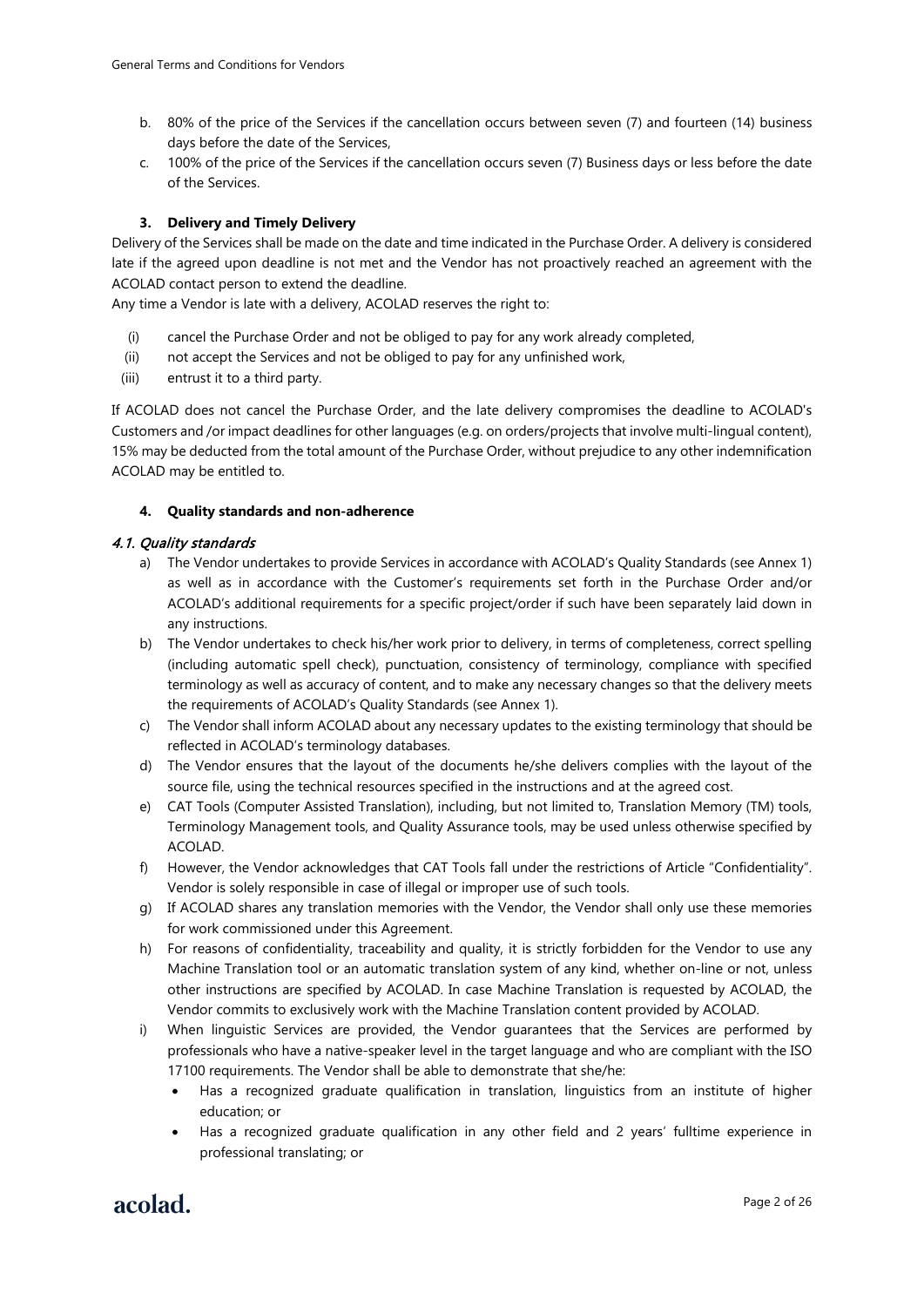- Has 5 years' fulltime experience in professional translating.
- has relevant skills, qualification and/or experience in the domains to which the Services relate.

#### 4.2. Quality Standards non-conformances

- a) ACOLAD reserves the right not to accept Services and deliverables (defined as all items produced by the Vendor within the framework of the Agreement, regardless of the form, storage media or type of writing thereof, herein the "**Deliverables**") that do not meet its Quality Standards (see Annex 1) and/or the Customer's requirements and specific project/order instructions.
- b) In such a case, the Vendor undertakes to rectify his/her Services at no additional cost.
- c) ACOLAD reserves the right to implement corrections without consulting the Vendor and to offset the extra expense incurred for correction by a third party, which in sum shall not exceed the maximum amount to be invoiced by the Vendor for such Services, if:
	- time constraints do not permit corrections by the Vendor, or
	- there are specific reasons for assuming that corrections by the Vendor cannot be made properly or on time (e.g. the Vendor cannot be contacted), or
	- ACOLAD is obliged to guarantee performance to its own Customer due to subsequent issues following the delivered assignment (i.e. a complaint).
- d) Any Deliverable that has been found to be of poor quality either by ACOLAD's Customer or other evaluators, will be reviewed to determine substance and origin of errors. If the investigation shows that there is a non-conformance and that the Vendor was responsible for said non-conformance, penalties will apply in accordance with the below guidelines:
- Minor non-conformance (errors that represent an area of recommended improvement, such as but not limited to spelling, typing and syntax errors): 10% of the total amount of the Purchase Order.
- Major non-conformance (errors that compromise the integrity of the document such as but not limited to false meanings or shifts in meaning; incomplete translation; non-compliance with the terminology provided by ACOLAD): 20% of the total amount of the Purchase Order plus the investigation fee of 5% of the total amount of the Purchase Order.
- -
- e) ACOLAD reserves the right to apply additional cost and recovery measures, including cancelling Purchase Orders in their entirety, depending on the severity of the errors and the extent of any rework. ACOLAD shall provide an explanation and the proof of the errors or non-conformities before applying such additional cost and recovery measures.

#### **5. Payment Terms**

The price of the Services will be established in the Purchase Order or other written form of additional agreement. A Purchase Order does not serve as an invoice.

All prices are given exclusive of VAT.

Unless explicitly agreed upon by ACOLAD, the Vendor shall not charge ACOLAD for minimum fees or supplements for rush, weekend or evening work.

ACOLAD shall pay the invoices within forty-five (45) days end of the month unless a specific time period is defined by ACOLAD on each Purchase Order or any other form of additional agreement and in accordance with applicable laws.

Unless otherwise provided, all invoices shall be compliant with ACOLAD Invoicing Guidelines (provided to Vendor by ACOLAD) and bear the references:

- of the Vendor, i.e. name, address, bank account, IBAN code and VAT numbers and,
- to the Purchase Order and the related amount.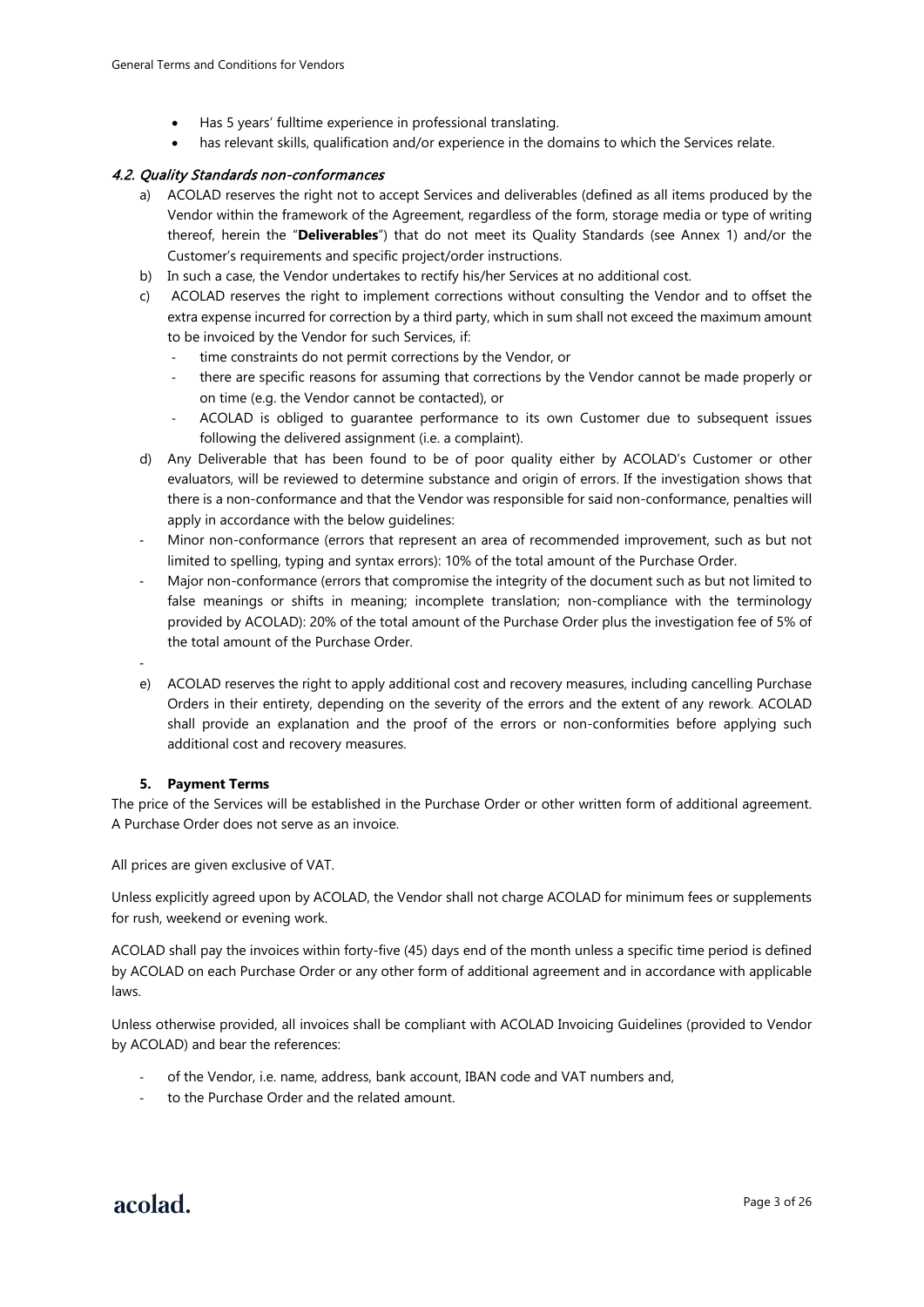Payments are exclusively made via bank transfer, unless otherwise agreed by ACOLAD and Vendor. The fees related to the bank transfers shall be born under a 'shared' mode: ACOLAD pays the banking fees at its end; the Vendor pays the banking fees at his/her end (if any).

A standard payment CAT scheme will be applied to the price of the Services, at the agreed rates specified by ACOLAD, unless otherwise specified in a project-related price agreement or in the Purchase Order. The standard payment CAT scheme may be reviewed and adjusted by ACOLAD periodically to reflect changes required by current market conditions and ACOLAD will inform the Vendor accordingly.

### **6. Term and Termination**

This Agreement shall become effective on the date of the first Purchase Order for the provision of the Services assigned to the Vendor. Acceptance of a Purchase Order automatically entails the Vendor's acceptance of the Agreement. This Agreement shall remain in place for an indefinite term.

Both parties shall be entitled to terminate this Agreement with a notice period of thirty (30) calendar days.

ACOLAD is entitled to terminate the Agreement if:

- The quality of the Services does not meet ACOLAD's expectations and/or a justified Customer complaint is made regarding the Services delivered,
- The Vendor repeatedly fails to meet the delivery deadlines agreed with ACOLAD,
- the Vendor does not comply with the technical requirements specified by ACOLAD for the Purchase Order in question,
- the Vendor does not fulfil his/her obligations towards social security authorities or does not do so correctly,
- The Vendor breaches the provisions of Confidentiality and Intellectual Property,
- There is a change of control over the Vendor which may create or is creating a conflict of interest with ACOLAD's activities. "Control" means the ability to direct the affairs of the Vendor whether by an Agreement, the ownership of shares or otherwise.

Unless otherwise specified by ACOLAD, any Service which has been ordered prior to the termination of the Agreement shall be delivered by the Vendor according to the corresponding Purchase Order and ACOLAD shall pay the price specified in such Purchase Order or otherwise agreed between the parties in writing.

All rights and obligations of the Parties resulting from the Services ordered prior to the termination of this Agreement shall remain in force after such termination.

#### **7. Confidentiality**

For the purpose of this Agreement, "**Confidential Information**" shall mean:

- Information contained in the documents covered by the Services and/or communicated by ACOLAD or ACOLAD's Customer in relation to the Services,
- Information on ACOLAD's and ACOLAD's Customers' and Partners' (other Vendors and providers) business sectors, commercial, financial and industrial policies and strategies,
- Information relating to ACOLAD's and ACOLAD's Customers' and Partners' (other Vendors and providers) know-how, technical data, banking secrecy and software,
- Any other information relating to a project (e.g. contract, passwords, production data).

The Vendor undertakes (i) to keep confidential all information he/she receives from ACOLAD, exercising the same degree of care it exercises to protect its own confidential information, but not less than a reasonable degree of care; (ii) not to disclose ACOLAD Confidential Information to any third party, either directly or indirectly, and (iii) not to use ACOLAD's Confidential Information except to exercise its rights and obligations under the Agreement.

The Vendor shall immediately notify ACOLAD of any unauthorized disclosure, misappropriation or misuse by any individual or entity of the Confidential Information of which the Vendor is aware.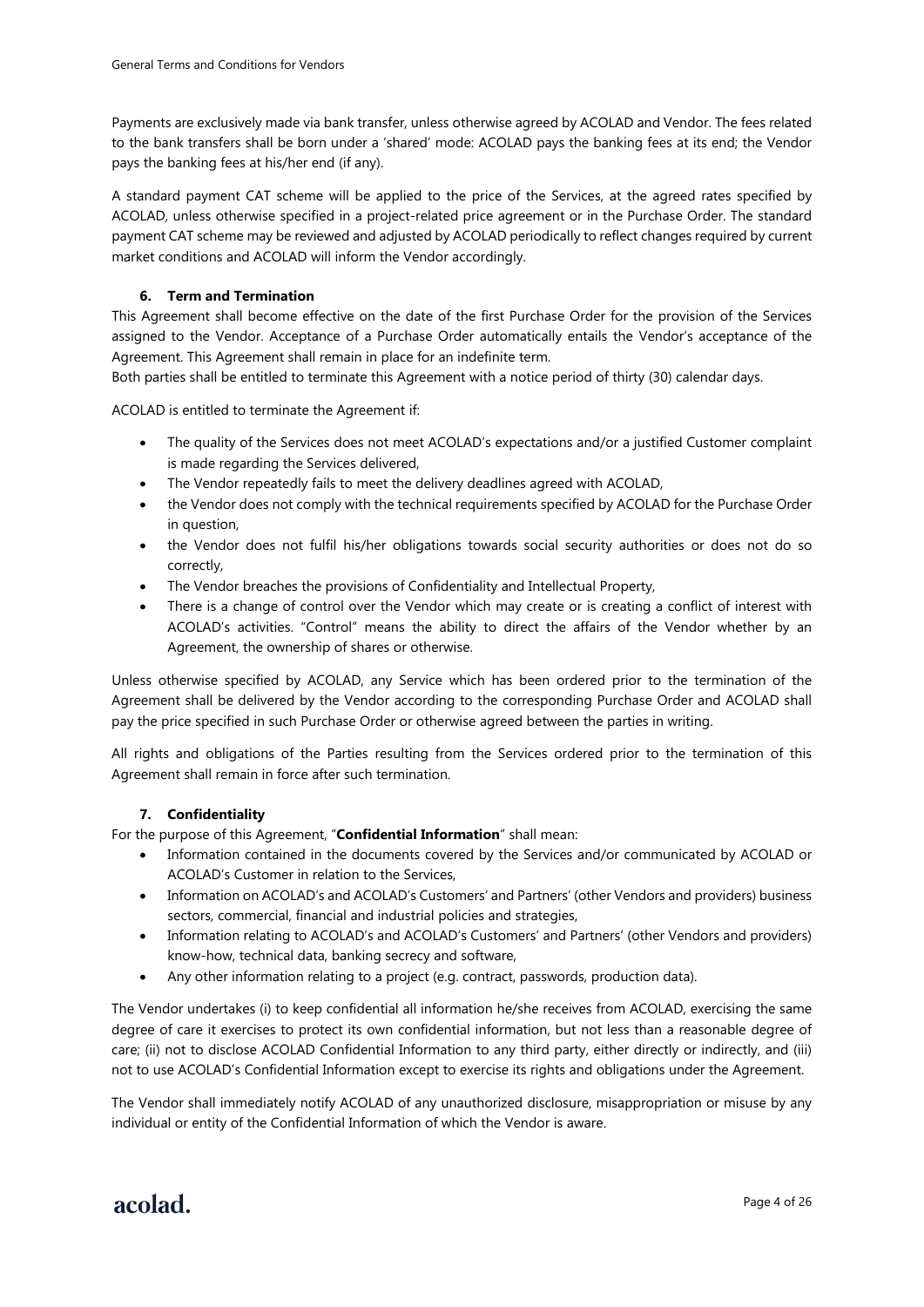Furthermore, the Vendor shall not derive any financial benefit, for himself/herself or others, by abusing or disclosing to a third-party Confidential Information which could substantially alter the price of securities, stocks, or options (hereinafter "**Insider Information**").

Notwithstanding the foregoing, the Vendor shall not have any obligation whatsoever with respect to confidential information that:

- 1. has or would become publicly available without this resulting from any fault of the Vendor,
- 2. is independently developed by the Vendor,
- 3. is known to the Vendor before it is disclosed to it by ACOLAD,
- 4. would legitimately be received from a third party who is not under an obligation of confidentiality, or
- 5. should be disclosed by law or court order (in which case it should be disclosed only to the extent required and after giving written notice to ACOLAD).

The Vendor's obligations with respect to confidential information shall remain in force for the duration of the Agreement and for a period of twenty (20) years following the end of this Agreement.

However, information covered by banking secrecy as well as Insider Information shall be kept confidential until they become public.

The Vendor undertakes to return or destroy, in accordance with ACOLAD's instructions, all confidential information, after completion or termination of each project within a maximum period of thirty (30) calendar days.

### **8. Intellectual property**

#### 8.1. ACOLAD Intellectual Property Rights

The Vendor expressly acknowledges that it does not hold any intellectual property rights to the trademarks, logos or any other intellectual property rights of ACOLAD and its Customers. Consequently, the Vendor shall only use the documentation, information or material provided by ACOLAD for the strict purpose of the execution of the Agreement.

Any material, including texts, drawings, models, films, glossaries, terminology, etc., relating to the Services shall remain the sole property of ACOLAD and its Customers and shall be returned or destroyed without delay once the Services have been completed. Shall ACOLAD provide specific software to the Vendor for the provision of Services, the Vendor must return such software to ACOLAD and destroy any copy from her/his computer, once the Services has been completed.

Additionally, the Vendor formally undertakes not to use ACOLAD's trademarks in any way, in any form and for any purpose whatsoever, regardless of the medium used and irrespective of whether the use is public or private, without ACOLAD's prior written authorisation.

#### 8.2. Intellectual Property Rights on Deliverables

ACOLAD shall become the exclusive owner, as and when they are produced, of all Deliverables and Vendor hereby transfers and assigns completely, exclusively, irrevocably, worldwide and for all jurisdictions, all intellectual property rights that are related to the Services and Deliverables, as from the moment of their creation and for the entire duration of the relevant rights.

The aforementioned transfer and assignment includes, but is not limited to, the right for ACOLAD to reproduce, exploit, multiply, modify, adapt, translate, distribute, publish, rent, lend, expose, make available to the public, offer for sale, sell, use, assign and license the Deliverables, by itself or through third parties, irrespective of the carrier (digital or analogue), the form (partial or complete), the means (including, but not limited to, scientific and other magazines, radio, television, reports, newspapers, internet, social media, online or streaming platforms) or purpose (commercially or non- commercially).

The Vendor accepts that this assignment is made in the most extensive way as permitted by the applicable law, without any limitation in time and without any other remuneration than the compensation as set forth in Article 5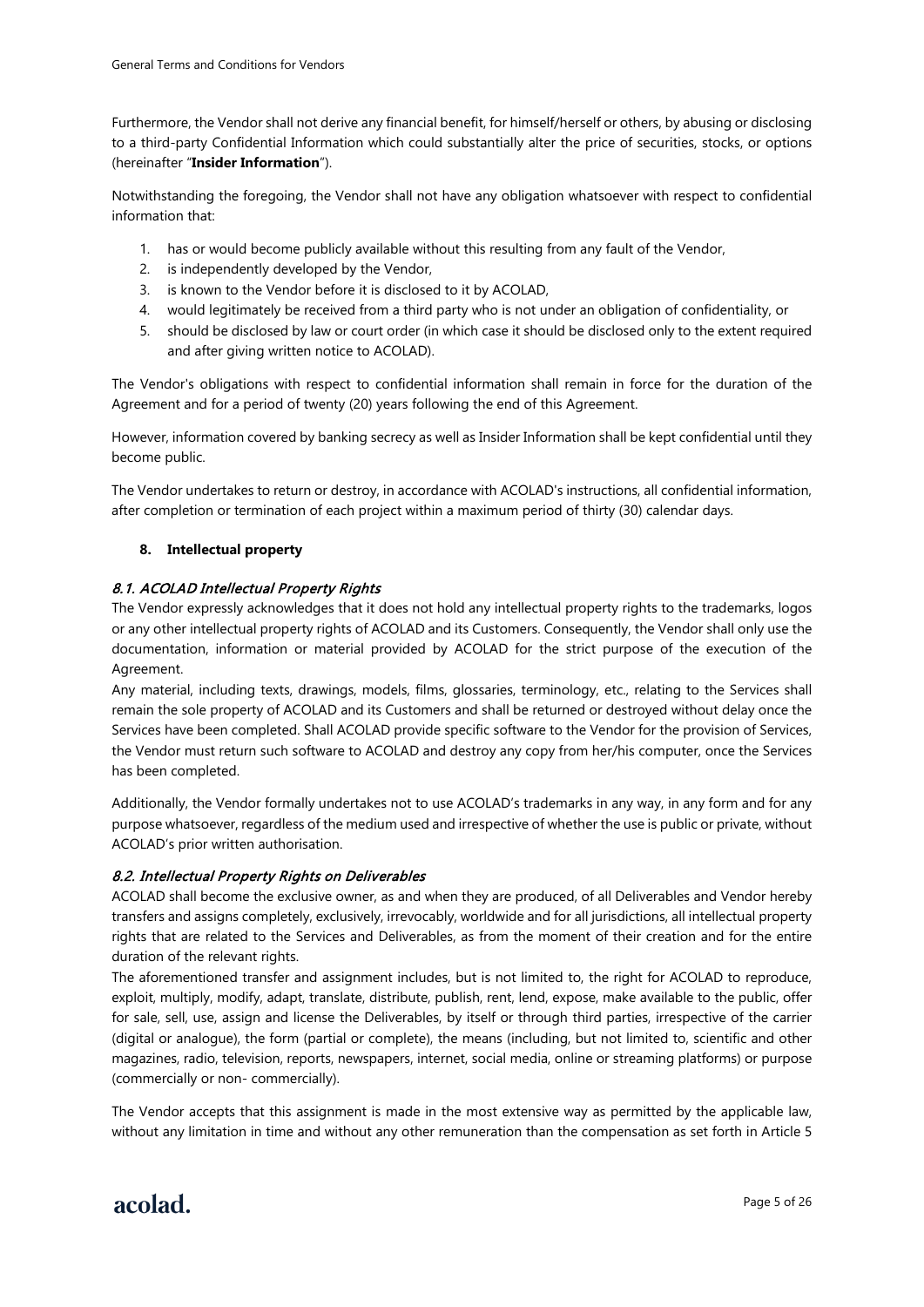of this Agreement. Non-payment based on reasonable grounds such as breach of the Vendor's obligations will in no event affect such transfer and assignment.

The Vendor waives its moral rights in the most extensive way as permitted by the applicable law and will not resist modifications or alterations of the Deliverables that do not harm its reputation. The Vendor further agrees that none of the Deliverables, will bear its name or logo.

#### 8.3. Warranty

The Vendor represents and warrants to ACOLAD that it is the owner of all rights, title, and interest in and to its Deliverables' intellectual property, and that it has the right, authority, and legal capacity to grant any rights set forth herein.

ACOLAD shall therefore be entitled to disclose, commercialise or assign all rights concerning the Deliverables, with no need for authorisation from the Vendor or any third party.

The Vendor shall indemnify, defend and hold harmless, ACOLAD, its Affiliates and their officers, employees, agents, and subcontractors against all liabilities, damages, losses, costs or expenses (including, without limitation, costs of proceedings, attorneys' fees and expenses, damages awarded by a court) arising out of any suit, claim, or proceeding alleging that the Deliverables provided under this Agreement violate or infringe any intellectual property rights. Upon ACOLAD's request, the Vendor undertakes to rectify the infringement without delay and at his/her own expense by acquiring and transferring to ACOLAD all intellectual-property rights on the incriminating part(s) of the Services and/or by amending the incriminating part(s) of the Services in such a way that they no longer infringe the intellectual-property rights.

However, the above obligations shall not be applicable to infringements of third party intellectual property rights where the Deliverables and/or results of the Services are merely the translation and/or interpretation of documents and/or exchanges originally submitted to the Vendor by ACOLAD and/or arising from ACOLAD, unless ACOLAD can prove that the translation and/or interpretation infringes in itself (i.e. independently of documents and/or exchanges emanating from ACOLAD) the third party intellectual property rights.

#### **9. Information security**

In order to continuously improve the group-wide security level, comply with the high security standards of ACOLAD's Customers and to be prepared against the increasing number of criminal attacks, ACOLAD has implemented an Information Security Management System (ISMS) based on the requirements of the worldwide recognized standard ISO/IEC 27001.

As part of the ISMS, ACOLAD has put in place Security Standards (in Annex 2), which all Vendors must implement.

In case of a security breach, the Vendor shall without undue delay and not later than forty-eight (48) hours after having become aware of it, report the security breach to ACOLAD.

#### **10. Personal data**

All information of a professional nature relating to the Vendor, e.g., address, rates, etc., and known to ACOLAD shall be stored in database. ACOLAD undertakes to treat this information as confidential and to prevent access by third parties. The way such personal data is processed by ACOLAD is detailed in the Privacy Policy for Vendors and Suppliers available on ACOLAD's website (https://www.acolad.com/legal-notices.html).

The Vendor will also process personal data on the employees of ACOLAD and shall comply with the applicable data privacy laws such as the Data Protection Regulation 2016/679 for the processing of personal data.

When receiving personal data contained in the source documents necessary to the performance of Services from ACOLAD, the Vendor shall be considered a third-party and shall implement appropriate technical and organisational measures to protect any personal data contained in the source documents in compliance with Annex 2 of the of this Agreement in accordance with Article 9 hereabove.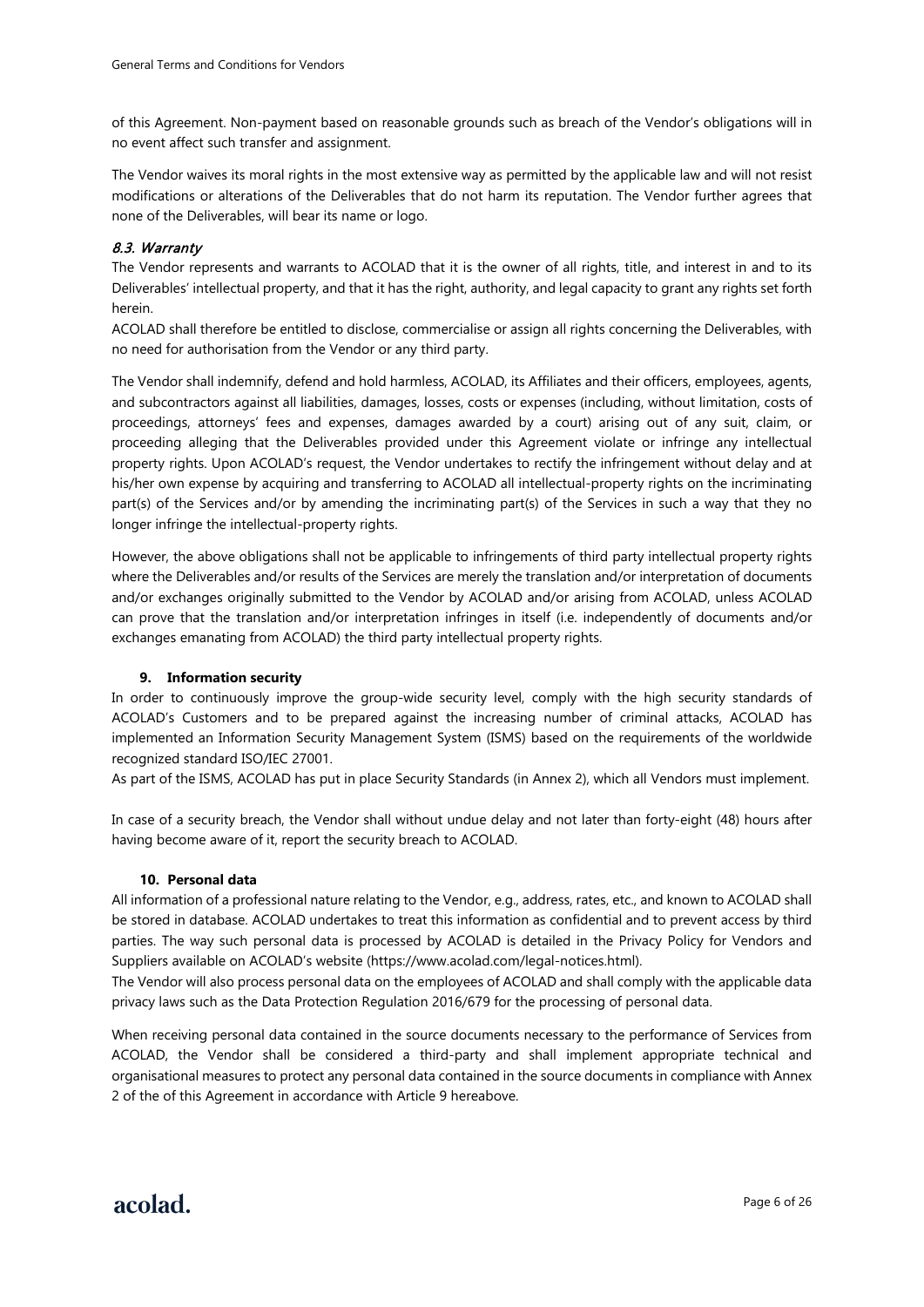#### **11. Ethics**

The Vendor hereby undertakes to strictly comply with any applicable regulations regarding business ethics, including ACOLAD's Code of conduct in Annex 4.

#### **12. Representations by the Vendor**

The Vendor represents and warrants that they comply with all laws and regulations applicable to them with regards to the Services, and that they have made all administrative, tax and social security declarations required by the regulations in force and to be personally responsible for them. The Vendor undertakes to provide all the documents listed in Annex 3.

The Vendor is solely responsible for paying his/her taxes. In addition, the Vendor shall guarantee that he/she fulfils all statutory obligations as a self-employed person.

Where, under the applicable law, ACOLAD is required to deduct any amount, whether as tax or otherwise called, ACOLAD shall deduct the required amount from any amount payable to Vendor. ACOLAD shall pay to the relevant tax authorities the amount so deducted in accordance with the applicable law. Where a Double Tax Treaty in force applies between the country of residence of the Vendor and the country of the ACOLAD Affiliate ordering the Services, the Vendor shall provide ACOLAD with a certificate of fiscal residence issued by the tax authorities of the country where the Vendor is tax resident within the meaning of the treaty, along with any additional documents according to local requirements, prior to payment of the first Vendor's invoice. The certificate shall be renewed annually, unless differently provided as per local legislation. Failure by Vendor to provide ACOLAD with the abovementioned certificate will immediately imply Vendor's sole liability for all withholding taxes or any other taxes, charges or fees imposed on any amount payable to the Vendor, as well as any interest for late payment or penalties imposed by the Tax Authorities.

#### **13. Liability**

The Vendor shall assume full responsibility for the proper performance of the Services that are entrusted to it.

Consequently, shall the Vendor or any person working directly or indirectly under its control breach the Vendor's obligation(s) under the Agreement, the Vendor must compensate any damage that is/are caused to ACOLAD up to the total amount of Services paid by ACOLAD to the Vendor in the last twelve (12) months.

This limitation shall not apply to any breach of the Vendor's obligation(s) under the "Confidentiality", and "Nonenticement of Customers" Articles that is attributable to the Vendor or that is attributable to any person working directly or indirectly under its control. In such case, the Vendor must compensate any damage that is/are caused to ACOLAD and however, Vendor's maximum liability per occurrence shall not exceed the amount of €10,000 (ten thousand euros).

The Parties acknowledge that monetary damages would not be an adequate remedy for all breaches of this Agreement by the Vendor and/or any person working directly or indirectly under its control, and that ACOLAD may, in addition to all other remedies available at law or in equity, obtain immediate injunctive or other equitable relief, without the necessity of posting bond or other security, to remedy or prevent any breach or threatened breach of this Agreement by the Vendor and/or any person working directly or indirectly under its control.

#### **14. Force Majeure**

Neither Party shall be liable or accountable to the other for failure to fulfil any obligation undertaken in this Agreement or for any loss or damage, delays, or disruption and/or malfunction, which may be suffered by the other Party or any person or entity claiming through or under the other Party, due to a Force Majeure event as defined under the applicable law.

Force Majeure events include but are not limited to: earthquakes; fires; floods; explosions; epidemics; wars; civil or military disturbances; acts of terrorism; sabotage; strikes; lockouts; riots; power failures or shortages; computer failure and any such circumstances beyond its reasonable control as may cause interruption, loss or malfunction of utility, transportation, computer (hardware or software) or telephone communication service; accidents; labour or trade disputes; acts of civil or military authority; governmental actions or omissions; or inability to obtain labour,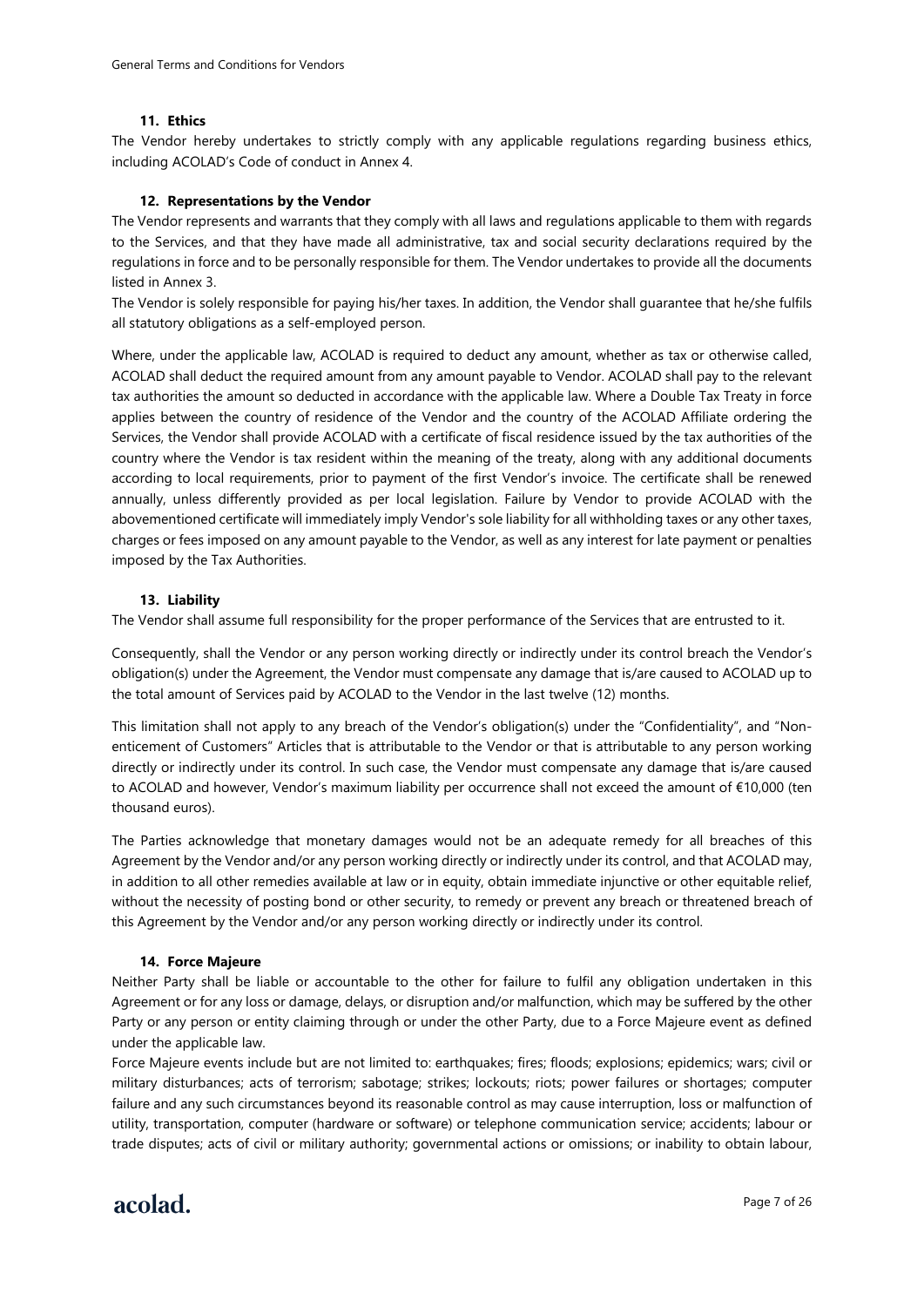material, equipment or transportation; acts or omissions of third parties, or any other cause beyond its reasonable control.

The obligations of a Party shall be suspended in the event of force majeure, provided that such Party:

- promptly notifies the other Party of the occurrence of the force majeure event and the estimated extent and duration of its inability to fulfil its obligations,
- does its utmost to mitigate the effects of the force majeure event on its ability to fulfil its obligations,
- resumes fulfilment of its obligations as soon as reasonably possible.

In the event that the duration of such events exceeds fifteen (15) calendar days, the Parties shall be free to withdraw from this Agreement by giving the others no less than fifteen (15) days' notice.

#### **15. Insurance**

Only when the applicable laws and regulations of the Vendor's residence requires it, the Vendor shall guarantee that he/she is covered by a professional indemnity insurance contract concluded with an insurance company known to be solvent. In this case, the Vendor shall provide proof of such insurance coverage upon request from ACOLAD.

#### **16. Subcontracting**

In case the Vendor is a freelance translator, he/she is not allowed to transfer the translation to another subcontractor without the permission of ACOLAD.

In case the Vendor is a legal entity (another translation agency or other company), which works with subcontractors such as freelance translators, Vendor shall require its subcontractors to comply with all applicable terms and conditions of this Agreement when providing such Services and shall remain the sole liable party towards ACOLAD.

#### **17. Assignment and change of ownership**

ACOLAD shall have the right to assign this Agreement to any of its affiliates, parent and/or subsidiary company. The Vendor is not entitled to assign, license, or transfer any of his/her rights and/or obligations undertaken in this Agreement or any part thereof without ACOLAD's prior written consent.

#### **18. Non enticement of Customers**

The Vendor undertakes not to solicit or agree to provide Services to ACOLAD's Customer as long as ACOLAD is providing services to this Customer and/or for the duration of the Agreement between ACOLAD and this Customer, unless the Vendor can prove that he/she has already provided the Customer with Services without ACOLAD's involvement before ACOLAD commissioned the first Services from the Vendor.

This provision shall apply even when the Vendor has not accepted or not executed a Purchase Order but has acquired knowledge about a Customer through a proposal from ACOLAD.

Such non enticement of Customers shall remain in force for a period of one year from the delivery date of the last Services furnished by ACOLAD to that Customer.

#### **19. Non-solicitation**

For the duration of the contractual relationship between the Vendor and ACOLAD, and for a period of one (1) year following termination of such contractual relationship, the Vendor shall not solicit or attempt to solicit, hire or arrange to hire any person who, at the time of the solicitation, was an employee or consultant of ACOLAD without prior written consent from ACOLAD.

#### **20. Audit**

ACOLAD may be requested to audit its Vendors by governmental or regulatory authorities or by its Customers. ACOLAD may also deem such audits necessary to resolve a critical internal issue or a situation which may constitute a threat to its commercial activities. When Vendor is a freelancer and/or has established its office at its place of residency, the audit shall not be carried out on the premises. Instead, Vendor may be required to provide background checks and criminal records check within the limits of applicable law.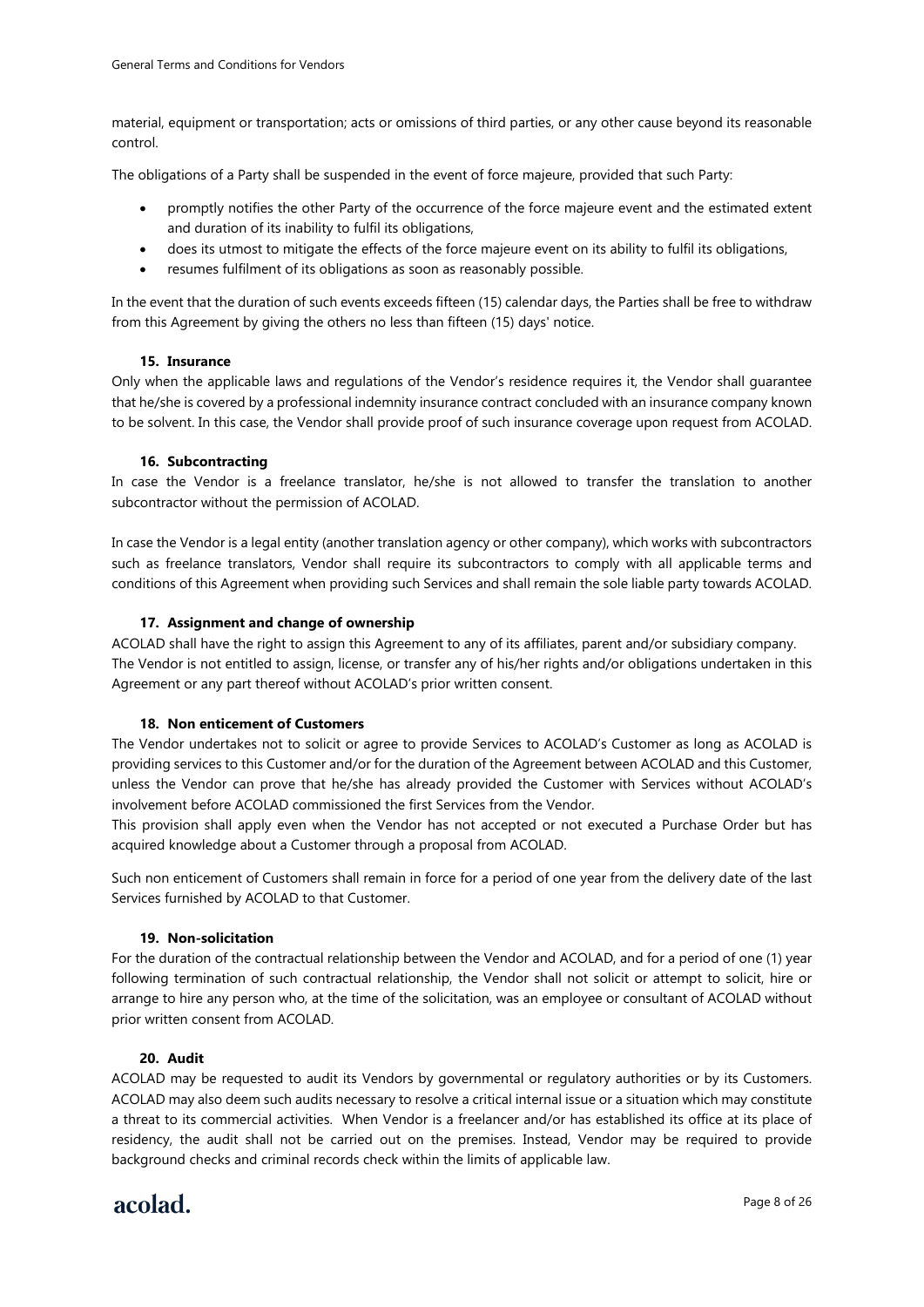Therefore, ACOLAD shall have the right, during the term of the relationship between the Parties and for three (3) years pursuant to its termination, at any time upon reasonable prior notice, to audit the Vendor.

Such audits may be performed by ACOLAD, ACOLAD Customers or any third party designated by ACOLAD who is subject to a confidentiality obligation, during customary office hours, taking into account the time zone in which the Vendor is located.

The Vendor shall cooperate in good faith with any auditor and shall provide all necessary information related to the audit.

#### **21. Miscellaneous**

#### 21.1. Independence of the Parties

Both Parties shall be independent contractors. Nothing in this Agreement shall be read so as to construe any legal entity, joint venture, agency, commercial agency, for any purpose whatsoever. This Agreement does not in any way constitute a form of employment contract. The Vendor explicitly acknowledges that it is an independent service provider and that consequently it remains independent in the management of its time and obligations and that it is free to accept or reject the assignments offered by ACOLAD.

ACOLAD wishes to avoid working with providers whose activity substantially depend on ACOLAD's orders due to the consequences that could arise from situations of economic dependence. ACOLAD encourages all Vendors to implement measures aimed at diversifying their customers. Shall ACOLAD be the only customer of the Vendor, Vendor shall immediately notify ACOLAD in writing.

In any case, the Vendor is aware that a high rate of economic dependence toward ACOLAD shall not limit ACOLAD's freedom to curtail or terminate the relationship with the Vendor.

The Parties agree to collaborate on a non-exclusive basis as detailed in this Agreement. Subject to Articles 18 and 19, each Party is free to conduct business with other partners at its sole discretion.

#### 21.2. Waiver

Failure of either Party to enforce or insist at any time upon compliance with any of the provisions of this Agreement shall neither be construed as a waiver of any rights or remedies hereunder nor in any way affect the validity of this Agreement or any part thereof. No waiver shall be effective unless provided in writing, and no waiver or breach of this Agreement shall constitute a waiver of any previous or subsequent breach.

#### 21.3. Entire agreement

The following annexes constitute an integral part to this Agreement:

- Annex 1 Quality Standards
- Annex 2 Security Standards
- Annex 3 Documents to be provided by the Vendor
- Annex 4 Vendor Code of Conduct

This Agreement constitutes the entire framework agreement between the Parties relating to the Services and supersedes any prior agreements, promises, understandings, statements, or commitments between the Parties or representations made by either Party whether oral or written. These provisions shall not extend to any Non-Disclosure Agreement signed by the Parties, which shall thus be deemed still in force.

Unless otherwise agreed in writing by both parties, the provision of all Services is subject to the terms of this Agreement alone. The Vendor's general terms and conditions shall not apply.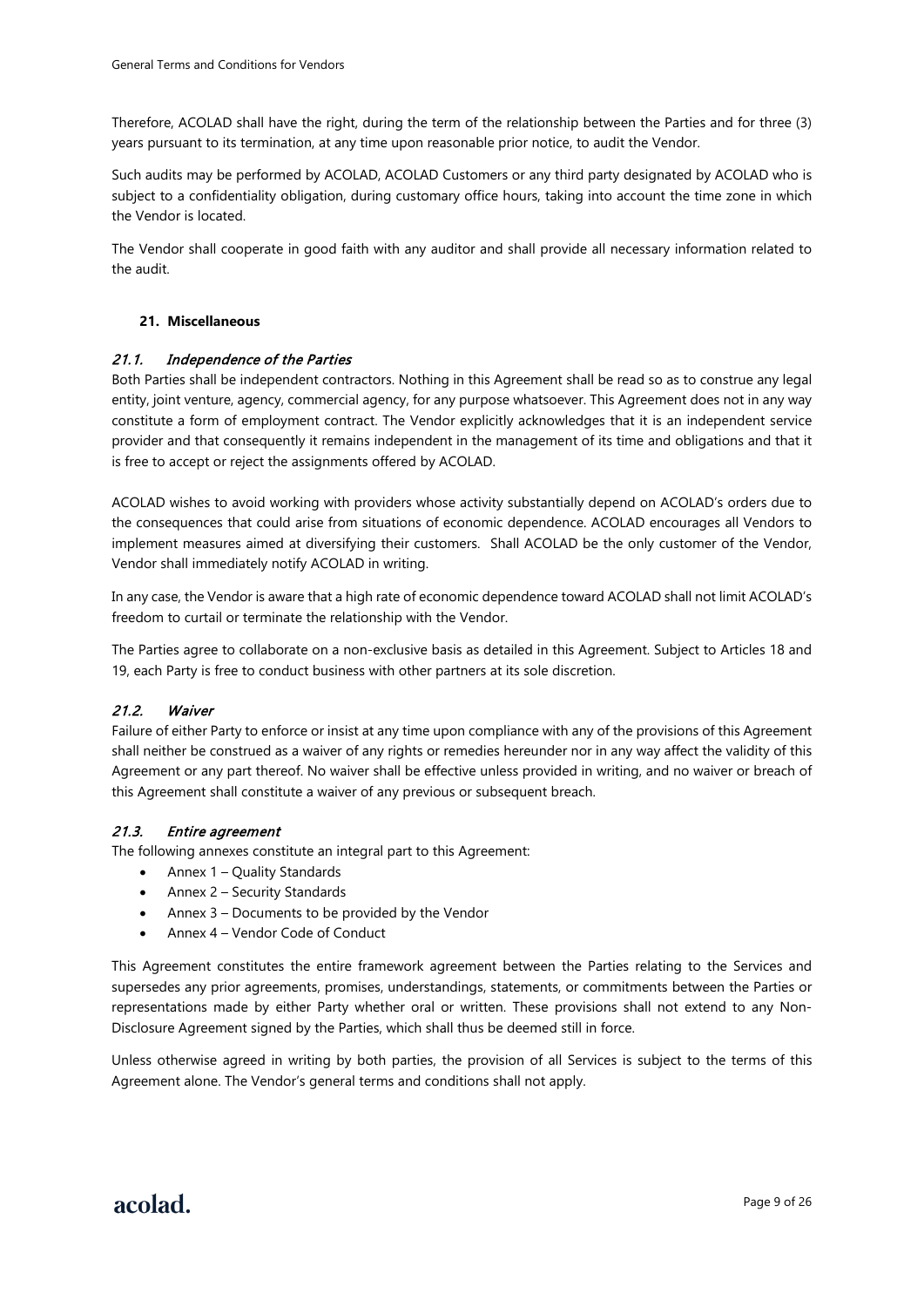### 21.4. Validity

Should any part of this Agreement be invalid or unenforceable in any jurisdiction for any reason, it shall be replaced with a corresponding text, which is valid and equivalent to the intended meaning. The rest of the Agreement shall remain unaffected and valid. This also applies to annexes of the Agreement.

The use of facsimile and electronic mail is expressly authorized for any written confirmation required under the terms of this Agreement.

### 21.5. Supplements

For any customer-specific information and instructions, the Parties shall refer to the customer-specific supplements. Should there be any discrepancy between the Agreement and the customer-specific supplement, the supplement version shall prevail.

### 21.6. Amendments

This Agreement shall be amendable by a commensurate agreement as follows: ACOLAD shall notify Vendor by publishing the amended version of this Agreement on its website and/or by emailing it to the Vendor using the email address that ACOLAD has on file. The amended Agreement shall come into effect immediately, after such notification is given. At the same time, ACOLAD grants to Vendor a reasonable period of at least thirty (30) days in length to declare whether or not it shall accept the amended Agreement. If no declaration is made within this period, which shall commence running from the receipt of the notification in text-form, the amended Agreement shall be deemed as stipulated.

#### **22. Applicable Law and Jurisdiction**

This Agreement and any subsequent modifications shall be governed and interpreted in accordance with the laws of the country or state of the ACOLAD entity issuing the purchase order with exclusion of the United Nations Convention on Contracts for the International Sale of Goods of 11.04.1980 ("CISG"). All disputes arising from this Agreement or related to its violation, termination, or nullity shall be submitted to the courts located in the district of the registered office of said ACOLAD entity.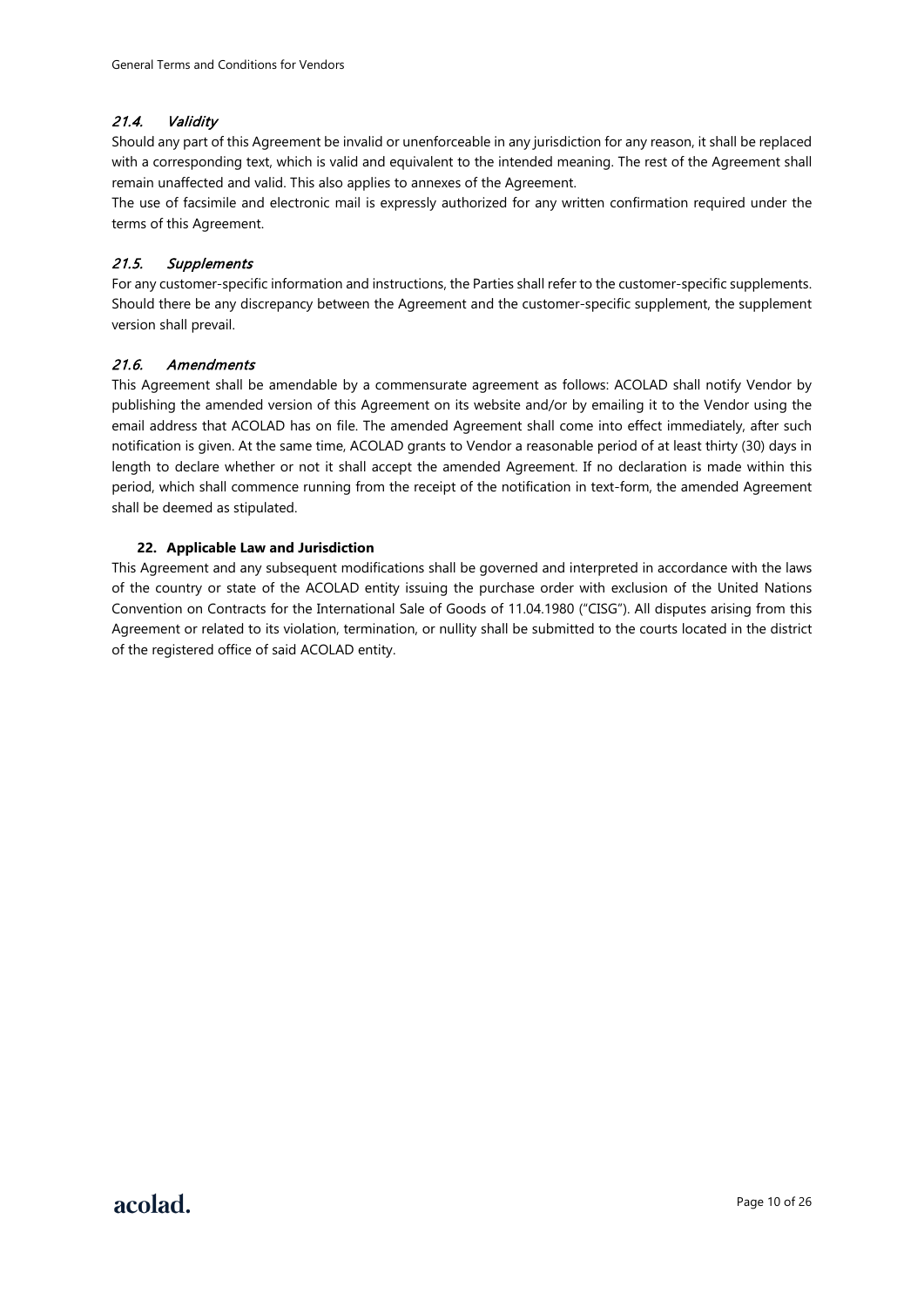# **Annex 1 – Quality Standards**

# **1. Scope and Purpose**

This document is an integral part of the service level agreement/framework contract between ACOLAD and the Vendor.

The document contains:

- The ISO 17100:2015 standard definitions of the translation, revision, review and proofreading tacks
- The ISO 18587:2017 standard definition of full post-editing task,
- A set of quality specifications regarding the linguistic, formal and technical requirements of the deliverable.

Any Vendor (hereafter referred to as the Translator, Reviser, Reviewer or Proofreader or Post-editor, depending on the task performed) performing a translation, revision, review, proofreading or postediting assignment for ACOLAD is required to comply with these definitions and specifications, unless otherwise instructed.

# **2. Important Basic Rules**

- When accepting the job offer please consider if you feel comfortable with the subject matter and will be able to meet the requested deadline. If you don't feel comfortable with the subject matter of the project you have been offered/assigned or you cannot meet the requested deadline, please let the Project Manager know immediately.
- Please make sure to run auto QA on each job you accept. If you have any questions about the auto QA and what settings to use, please contact Project Manager for appropriate instructions.
- While doing revision, review or proofreading please contact the Project Manager immediately if you feel that the quality of the translation is substandard.
- When doing post-editing please contact the Project Manager is you feel that the quality of machine translation output is substandard.

# **3. Task Description**

### **3.1. Translation**

The Translator shall transfer the written source language content into the target language content in order to produce a text that is in accordance with the rules of the linguistic system of the target language and that meets the instructions received with the project assignment.

Throughout this process, the Translator shall pay attention to the following:

- Terminology: compliance with specific domain and client terminology, or any other reference material provided, ensuring terminological consistency throughout the whole translation.
- Grammar: syntax, spelling, punctuation, orthography, diacritical marks.
- Lexis: lexical cohesion and phraseology.
- Style: compliance with the proprietary and/or client style guide, including register and language variants.
- Locale: local conventions and regional standards.
- Formatting.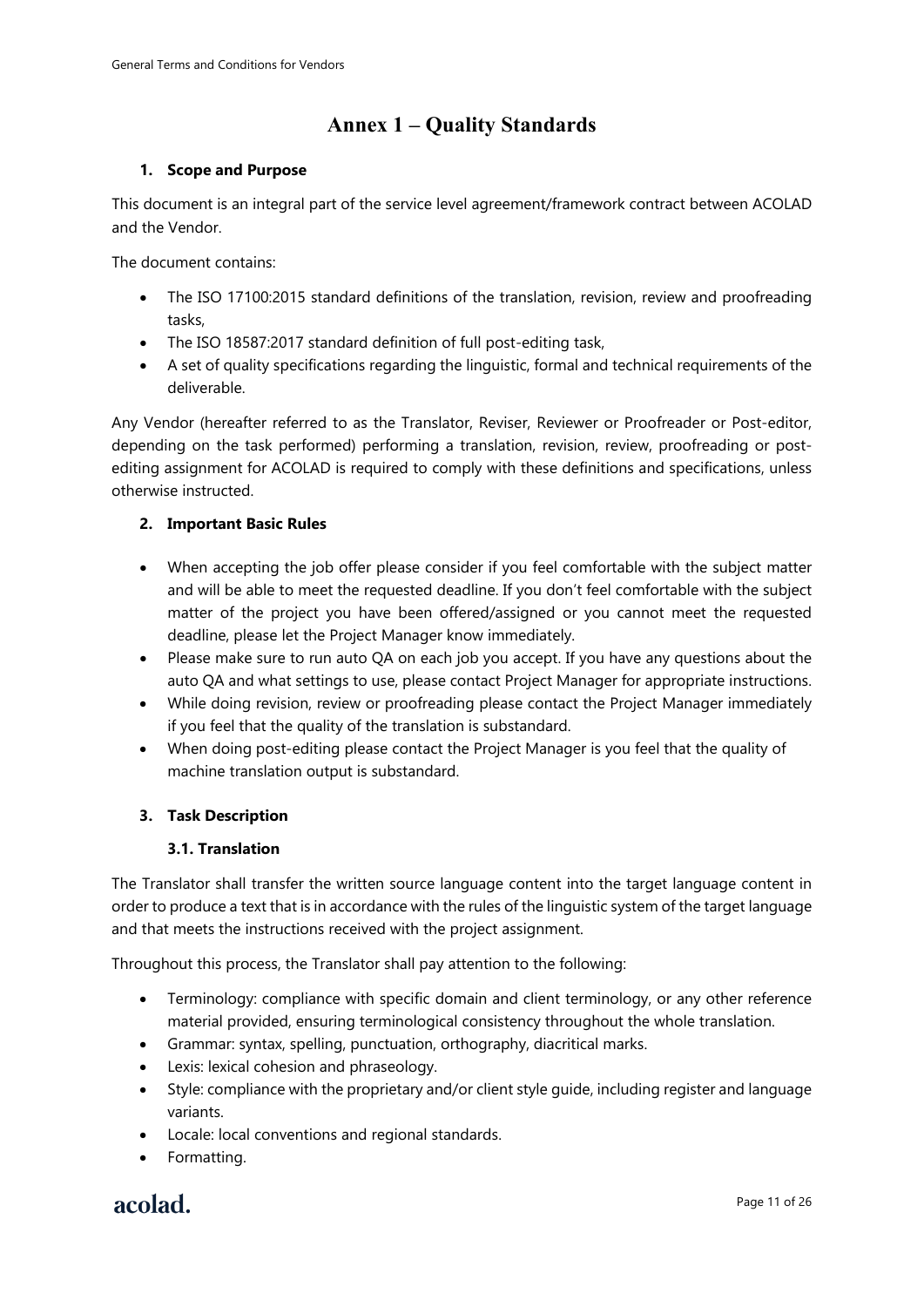• Target audience and purpose of the translation.

On completion of the initial translation, the Translator **shall check his/her own work.** This process shall include a full checking of the content for possible semantic, grammatical and spelling issues, for omissions and other errors, as well as ensuring compliance with any relevant translation project specifications. The Translator shall make any necessary amendments before delivery.

Please note that not all translation projects have subsequent tasks and therefore, a deliverable from you should be considered as **final quality translation** and may be published upon your delivery.

# **3.2. Revision**

**Revision is a bilingual examination of the target language content against the source language content.** The Reviser shall always be a second independent linguist other than the assigned translator and have appropriate competence in the source and target languages. The Reviser examines the translation for its suitability of purpose and detects any errors and other issues. This includes, as required by the project, comparison of the source and target texts for terminology, consistency and style.

Changes in translation should be applied only where strictly necessary. A change is considered necessary if it serves to rectify a non-conformity.

Re-writing of the translation is to be avoided. However, if the Reviser/Reviewer deems that re-writing is necessary, s/he should notify the Project Manager immediately.

# **3.3. Review**

**Review is a monolingual examination of the target language content** to assess the suitability of the translation for the agreed purpose and recommend corrective measures. The review includes assessing domain accuracy and adherence to the relevant text-type conventions.

Although review is a monolingual check, any corrections need to be inserted in the bilingual as well as the monolingual file.

# **3.4. Proofreading (Linguistic Sign Off in Life Sciences)**

**Proofreading is examination of the target language content** and application of the necessary corrections before printing.

The purpose of proofreading is to ensure that no errors were introduced during formatting and the document is ready to print. It involves **checking the translation against the source text.** The focus of proofreading is on completeness, accuracy and flow of the translation whilst using the source text as reference. It is not a review of the specialized content and does not involve rewriting the translation.

# **3.5. Full post-editing**

Post-editing is editing and correcting machine translation output. The output of full post-editing shall be accurate, comprehensible and stylistically adequate, with correct syntax, grammar and punctuation. The aim of full post-editing is to produce an output which is indistinguishable from human translation output. Nevertheless, it is recommended that post-editors use as much of the Machine Translation output as possible.

When doing post-editing, post-editors shall focus on:

Ensuring that no information has been added or omitted: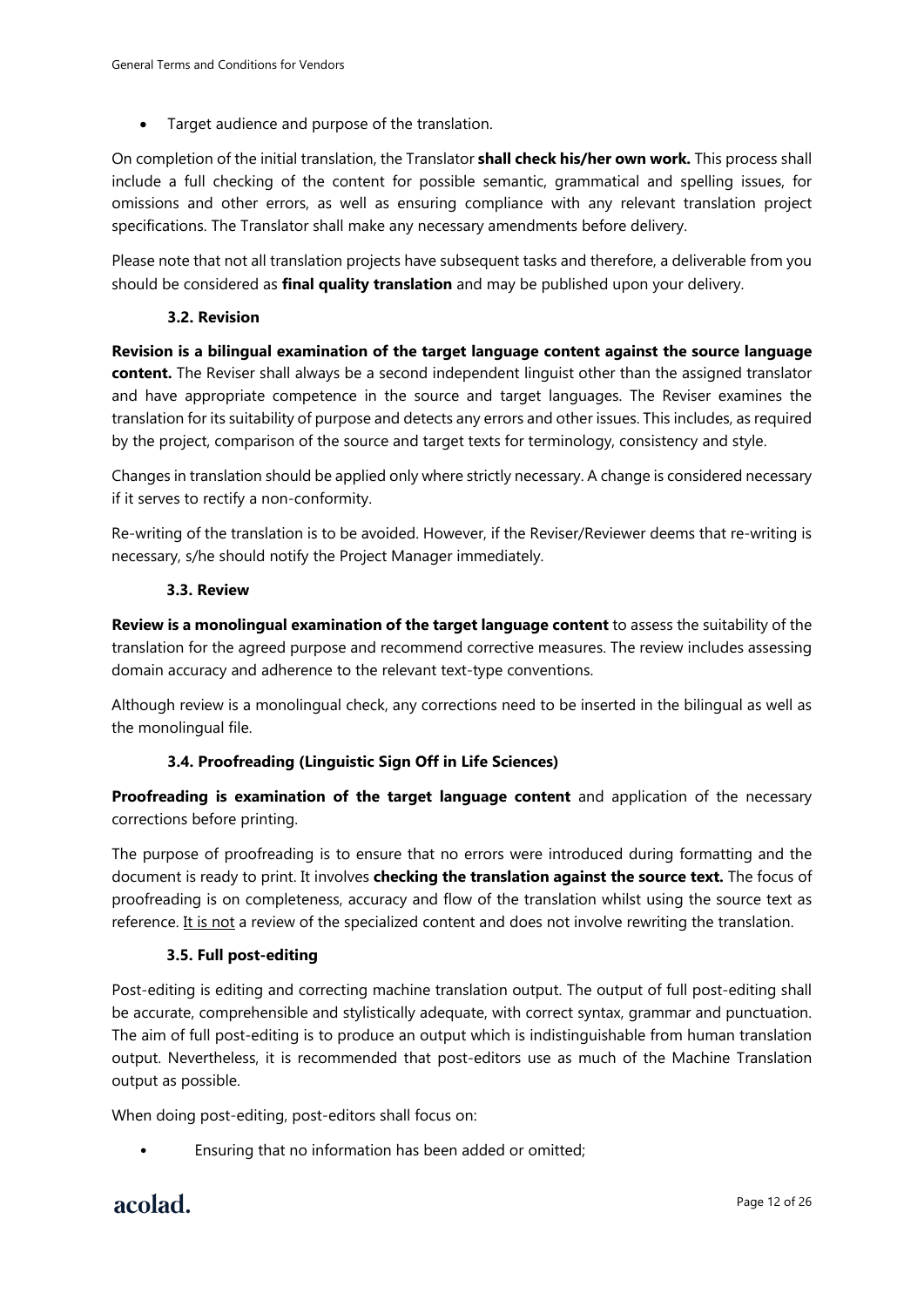- Editing any inappropriate content;
- Restructuring sentences in the case of incorrect or unclear meaning;
- Producing grammatically, syntactically and semantically correct target language content;
- Adhering to client and/or domain terminology;
- Applying spelling, punctuation and hyphenation rules;
- Ensuring that the style appropriate for the text type is used and that stylistic guidelines provided by the client are observed;
- Applying formatting rules.

On completion of the initial task, the Post-editor **shall check his/her own work**. This process shall include a full checking of the content for possible semantic, grammatical and spelling issues, for omissions and other errors, as well as ensuring compliance with any relevant project specifications. The Post-editor shall make any necessary amendments before delivery.

# **4. Quality Specifications**

The Translator, Reviser, Reviewer or Proofreader or Post-editor must provide a **ready-to-print** text, meaning that:

- The translation can be delivered to the end customer without requiring any further checks, revision, review etc.
- The target text fully complies with the linguistic requirements of the target language.
- Any omissions (missing words, sentences, paragraphs) are identified and corrected.
	- o Translation/Post-editing: The Translator or Post-editor ensures this by means of a full check of his/her own work before delivering.
	- o Revision/Review: The Reviser ensures this by means of a full source/target comparison; the Reviewer by a spot check against the source text. If omissions are identified, please notify the Project Manager immediately.
- Any mistranslations (failure to correctly render the meaning of source text into the target text) are identified and corrected.
	- o Translation/Post-editing: The Translator or Post-editor ensures this by means of a full check of his/her own work before delivering.
	- o Revision/Review: The Reviser ensures this by means of a full source/target comparison; the Reviewer by a spot check against the source text. If mistranslations are identified, please notify the Project Manager immediately.

### **5. Quality Assurance**

Before delivering a translation or a revision, both Translator, Reviser and Post-editor must **always carry out a self-check** (Linguistic quality check) **of his/her own work, run auto QA** and **implement all the necessary corrections.**

A Linguistic Quality check (LQC) is always **MANDATORY** and is an integral task in both Translation, Revision and Post-editing linguistic services. The linguists in charge of the translation, revision and postediting steps have to perform all relevant checks, including auto QA and side by side check of the original source file and final target translation, in order to guarantee the highest possible quality of their 1st pass delivery and should additionally deliver proof of this LQC together with their translation (QA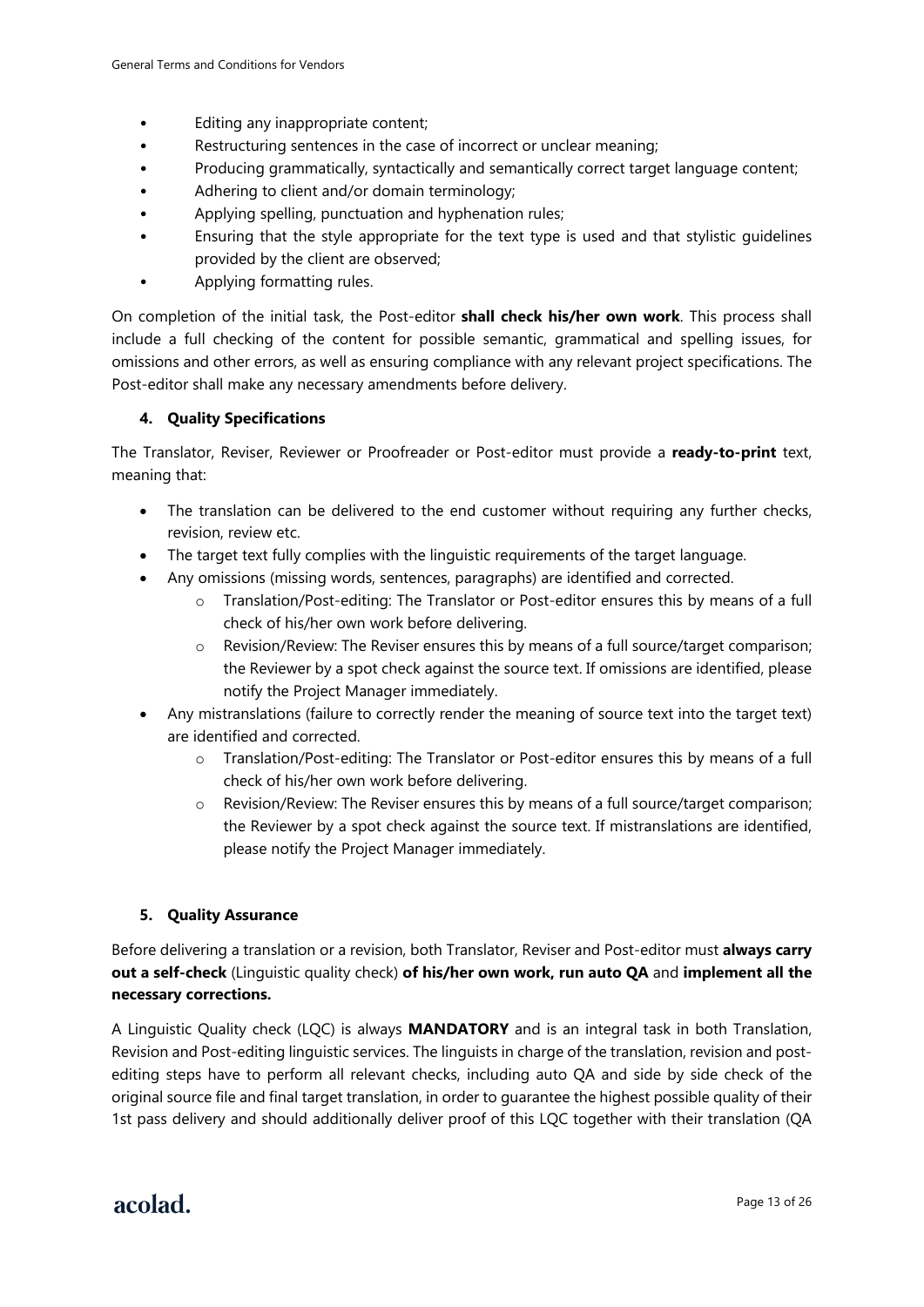report). In case of false positive report entries, please add a comment to the delivery, confirming the correctness of the translation and the LQC.

Please see Appendix 1 for the LQC checklist. The checklist outlines some of the most common areas of concern but does not represent an exhaustive list. If you have questions about any of the items in the checklist, please contact the Project Manager for clarification.

### **6. Instructions and queries**

All project-related instructions provided by ACOLAD must be taken into account throughout the assignment.

Please communicate any translation-related uncertainties or questions that may require end client clarification to the Project Manager as soon as they arise and well before delivery. As a rule, all issues must be resolved prior to delivery.

In case of any issues with the original files please communicate directly with the Project Manager. Questions regarding content of the translation need to be inserted into a *Querysheet* and sent to the Project Manager. In case of larger assignment several query sheets could be sent throughout project life cycle and at any given stage of the process of translation/post-editing/revision/review. In order to mitigate the risk of delays due to open queries, questions should be raised as promptly as possible.

Please submit all new/suggested terminology with the delivery. Suggestions will be analysed and considered for inclusion in ACOLAD terminology databases.

# **7. Delivery**

# **7.1. For Translation, Post-editing and Revision**

After completing the assigned task, the Translator, Post-editor and Reviser makes the files available at a dedicated location, in line with the instructions given by the Project Manager. The content of bilingual and monolingual target translation files must be identical.

The standard delivery includes: (unless instructed otherwise)

- The translated/post-edited bilingual files/package in CAT tool (.sdlxiff or equivalent)
- Properly cleaned and formatted monolingual target translation files
- Automated QA reports either completely clean or with a confirmation that the remaining issues are false positives only
- Comments and remarks if any

### **7.2. For Review and Proofreading**

After completing the task, the Reviewer and Proofreader delivers via task package or makes the files available at a dedicated location.

The standard delivery includes: (unless instructed otherwise)

- The reviewed files with annotations or track changes per file format
- Updated bilingual files (unclean/package and clean target translation files, unless instructed otherwise)
- Comments and remarks if any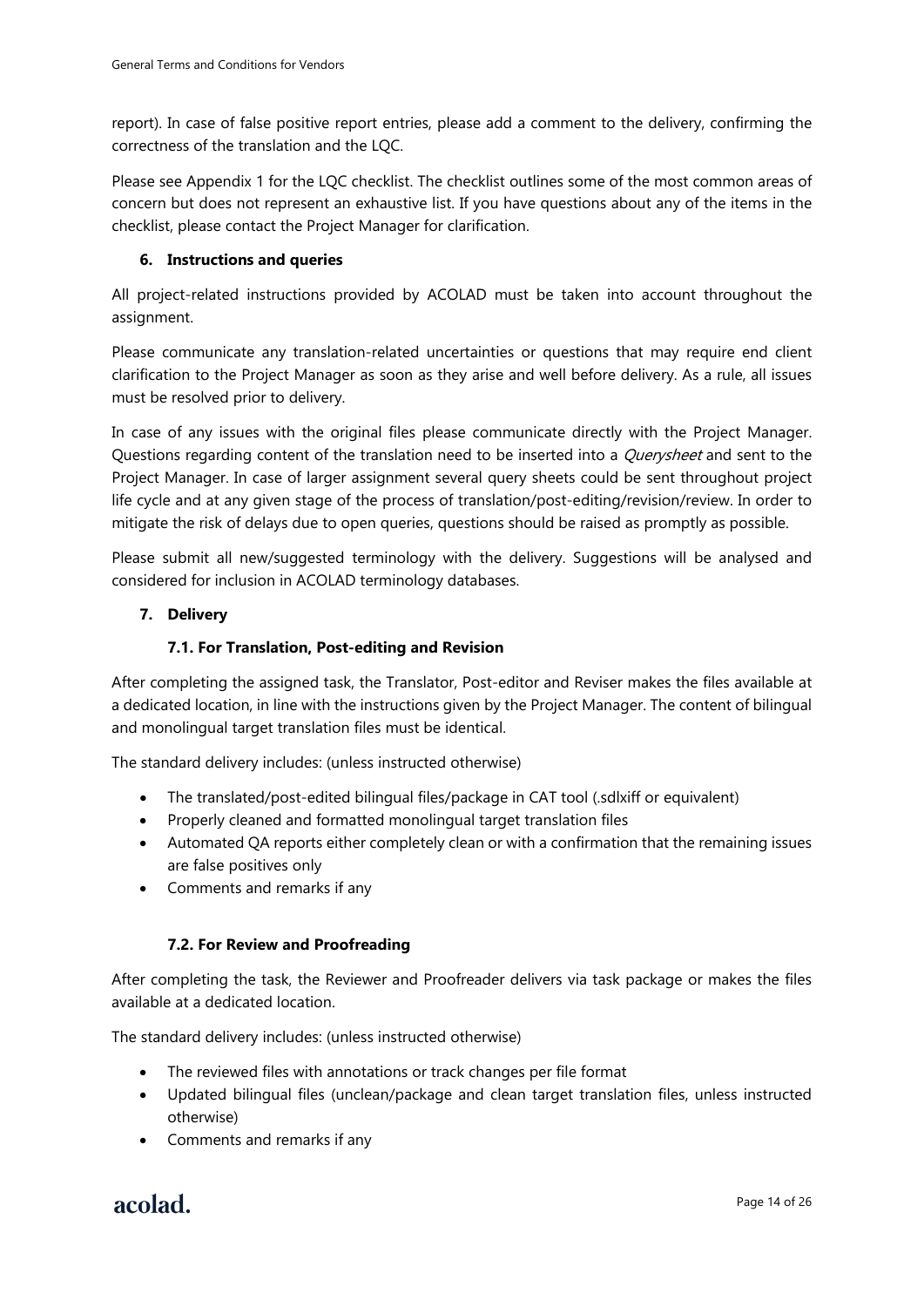# **7.3. Naming Convention**

It is not allowed to change the name of the translated file, except for adding the ISO 639-1 target language code according to the following format:

### [ORIGINAL NAME]\_[TARGET LANGUAGE CODE].[FORMAT]

(For example: "**title\_EN.doc**" for a Word document translated into English).

If revision or review is performed, "rev" (for revision) or "rwd" (for review) is added between the language code and the format ("**title\_ENrev.doc or "title\_ENrwd.doc**"). ACOLAD uses 2-letter language codes from ISO 639-1 for identification of the languages.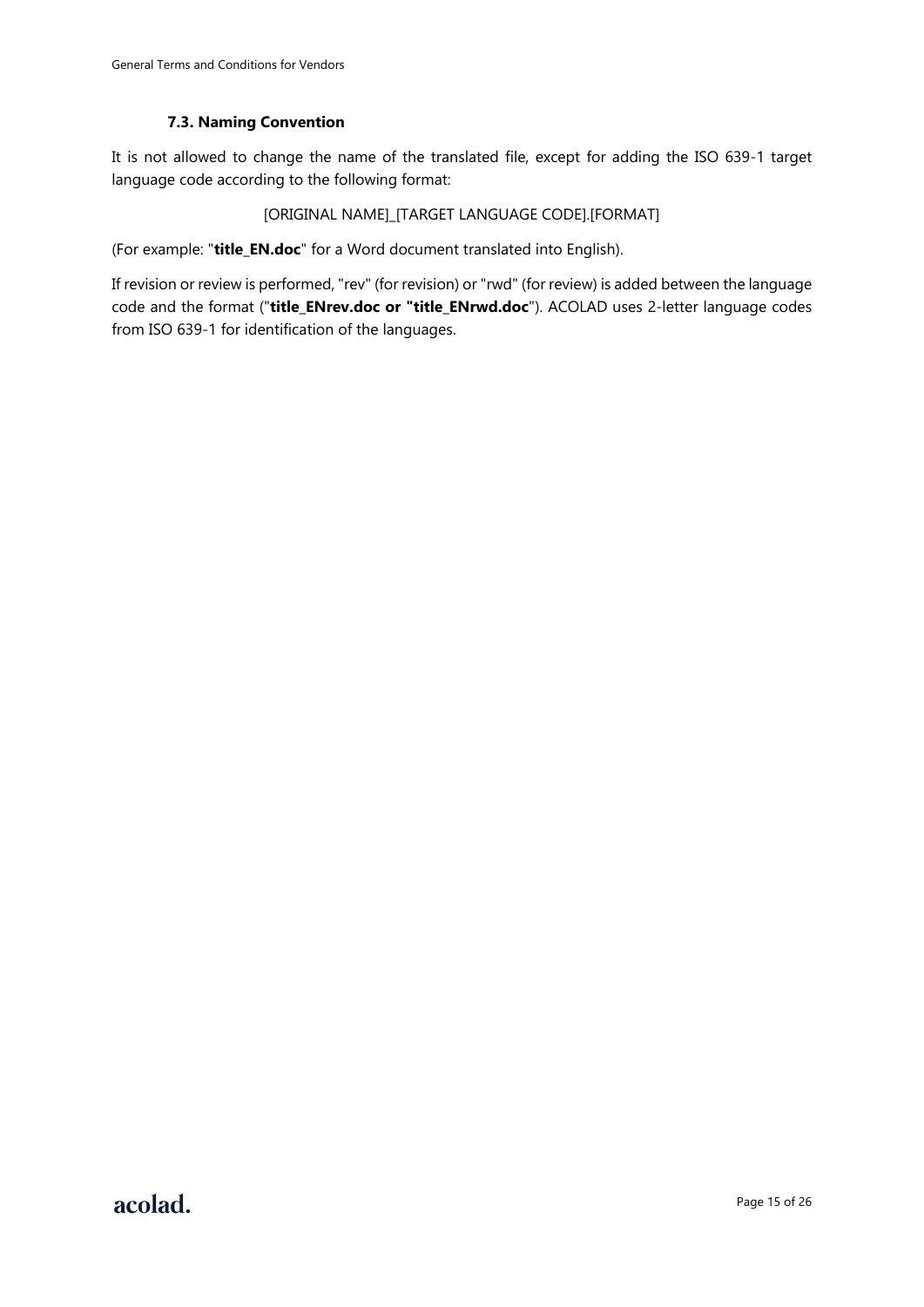# **Appendix 1 - Linguistic Quality check (LQC)**

| <b>Specification</b>                                  | <b>Description</b>                                                                                                                                                                |  |
|-------------------------------------------------------|-----------------------------------------------------------------------------------------------------------------------------------------------------------------------------------|--|
| <b>Fundamental checks</b>                             |                                                                                                                                                                                   |  |
| File can be opened                                    | No corruptions, garbled characters due to tag integrity, etc. are<br>found No unintentional blank pages are left                                                                  |  |
| Correct target language                               | Check for correct language locale                                                                                                                                                 |  |
| File names                                            | File names are not altered and are consistent with client<br>instructions                                                                                                         |  |
| Full set of files/batch                               | All files/batches are accounted for; translated files are available<br>in the Output Package/Delivery folder                                                                      |  |
| Client and project-specific rules<br>and instructions | Verify that STA, style guide, glossaries, references and<br>instructions have been followed                                                                                       |  |
| Open queries and answers                              | Make sure all questions are answered and answers<br>implemented in the translation                                                                                                |  |
| Comments/remarks added to the<br>translation          | Any necessary remarks are appropriate both in terms of format<br>as well as wording                                                                                               |  |
| <b>Automated process completed</b>                    | <b>Auto QA</b>                                                                                                                                                                    |  |
| Process full tag check                                | Used tag checker in the CAT tool                                                                                                                                                  |  |
| Process spellcheck                                    | Used spellcheck in CAT tool or Windows spellchecker                                                                                                                               |  |
| Process termcheck                                     | Used term-verifier integrated in the CAT tool                                                                                                                                     |  |
| Unedited fuzzy matches                                | Used QA checker in CAT tool                                                                                                                                                       |  |
| Consistency checks                                    | Used QA checker in CAT tool                                                                                                                                                       |  |
| <b>General layout</b>                                 |                                                                                                                                                                                   |  |
| Clean files                                           | Verify that no tag issues, etc. remain in target file;<br>Check for text irregularities<br>Make sure no words are cut-off<br>Check for suspicious capitalizations in mid-sentence |  |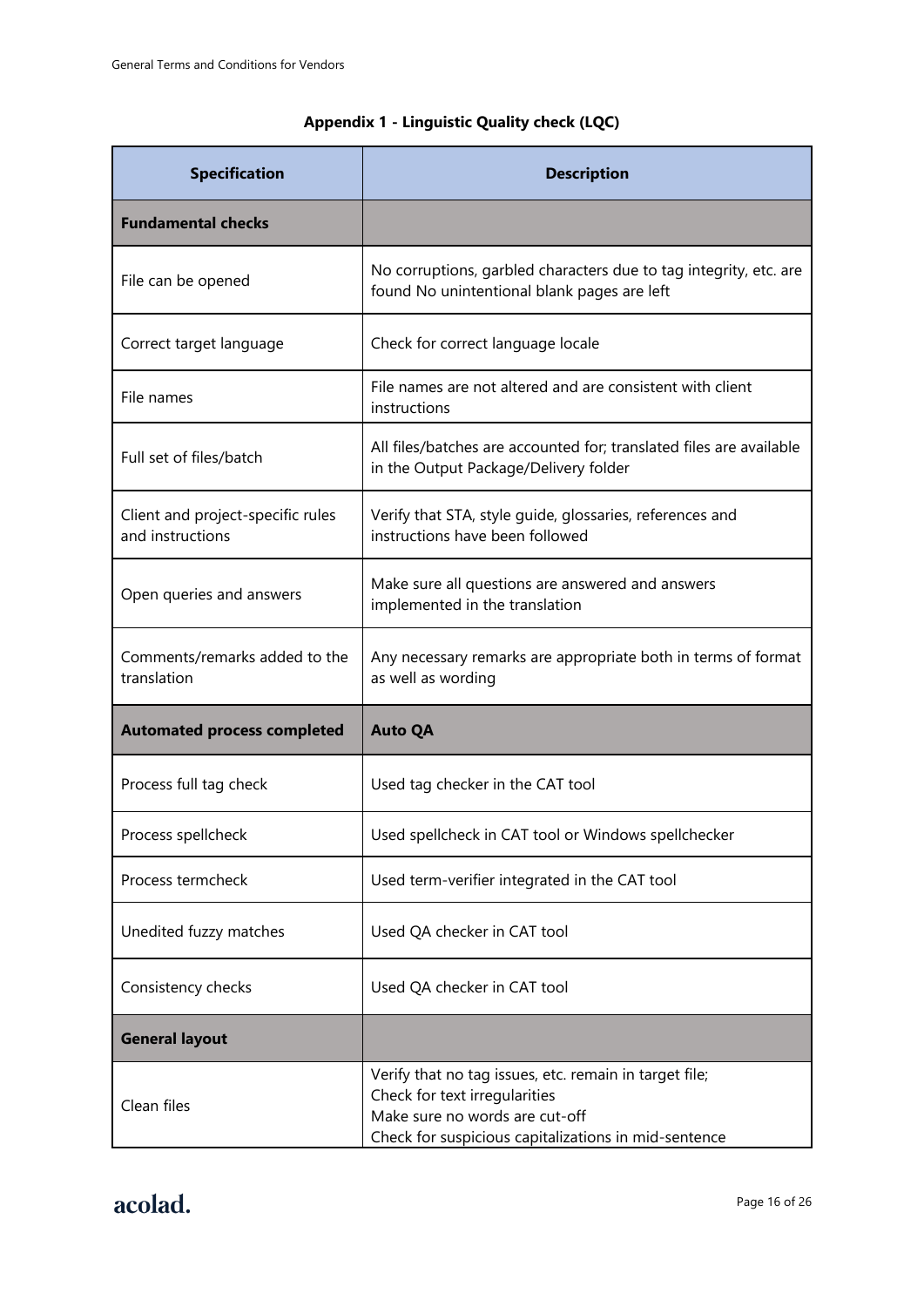|                              | Follow the source punctuation whenever is appropriate and<br>does not interfere with target language rules |  |  |
|------------------------------|------------------------------------------------------------------------------------------------------------|--|--|
| Punctuation                  | Ensure there are no missing or additional punctuation marks                                                |  |  |
|                              | Check that bulleted/numbered lists follow source (or are                                                   |  |  |
|                              | consistent with language requirements)                                                                     |  |  |
|                              | Verify that there are no double spaces or missing spaces                                                   |  |  |
|                              | between words, after trademark symbols, etc.                                                               |  |  |
| Spaces                       | Verify that space between number and unit are consistent                                                   |  |  |
|                              | based on language rules Check consistency in spaces before                                                 |  |  |
|                              | degree symbols based on language rules                                                                     |  |  |
|                              | Check for cut-off words, suspicious line breaks, etc. and verify                                           |  |  |
| Hyphenation                  | that hyphenation was enabled and                                                                           |  |  |
|                              | hyphenation was correctly applied                                                                          |  |  |
|                              | Ensure table, row and column dimensions are adapted to                                                     |  |  |
|                              | source and target language requirements as applicable in file                                              |  |  |
| Table format                 | format                                                                                                     |  |  |
|                              | Check in target language whether row span was kept in same                                                 |  |  |
|                              | format as source which could then lead to words cut off or                                                 |  |  |
|                              | other issues                                                                                               |  |  |
|                              | Are there the same symbols in the source text? Are they                                                    |  |  |
| Symbols (#, &, %, <, >)      | handled consistently in the languages?                                                                     |  |  |
|                              | Pay particular attention to symbols when used in software                                                  |  |  |
|                              | strings. These may have different role/meaning than usual                                                  |  |  |
|                              |                                                                                                            |  |  |
| Parentheses, brackets        | Check for complete set (opening/closing, consistent format)                                                |  |  |
|                              |                                                                                                            |  |  |
| Quotation marks              | Verify that language-specific quotation marks are used                                                     |  |  |
|                              | consistently within language.                                                                              |  |  |
|                              |                                                                                                            |  |  |
|                              | Ensure graphics, callouts, screenshots etc. are correctly                                                  |  |  |
|                              | displayed                                                                                                  |  |  |
| Display                      | Are they localized correctly when this is the client requirement?                                          |  |  |
| Images                       | Check as applicable in file                                                                                |  |  |
|                              | format<br>Make sure text linked to images matches                                                          |  |  |
|                              |                                                                                                            |  |  |
| Formatting                   | Verify that source and target are consistent (font in italics,<br>bold, underline, indentation, etc.)      |  |  |
|                              | Examples may include titles, headers, words within sentences                                               |  |  |
| Capitalization               | (e.g. SMART) Check that they are handled according to                                                      |  |  |
|                              | language requirements                                                                                      |  |  |
|                              | Entries and page numbers match source                                                                      |  |  |
|                              | Entries match corresponding headers                                                                        |  |  |
|                              | Hyperlinks work properly and link to correct language/location                                             |  |  |
| Table of Content (TOC) Index | (if applicable and can be checked in final format)                                                         |  |  |
|                              | Index is sorted properly and in alphabetical order                                                         |  |  |
|                              | Please perform spot checks                                                                                 |  |  |
|                              | Make sure page numbers and page counts are consecutive and                                                 |  |  |
| Page numbers                 | accurate                                                                                                   |  |  |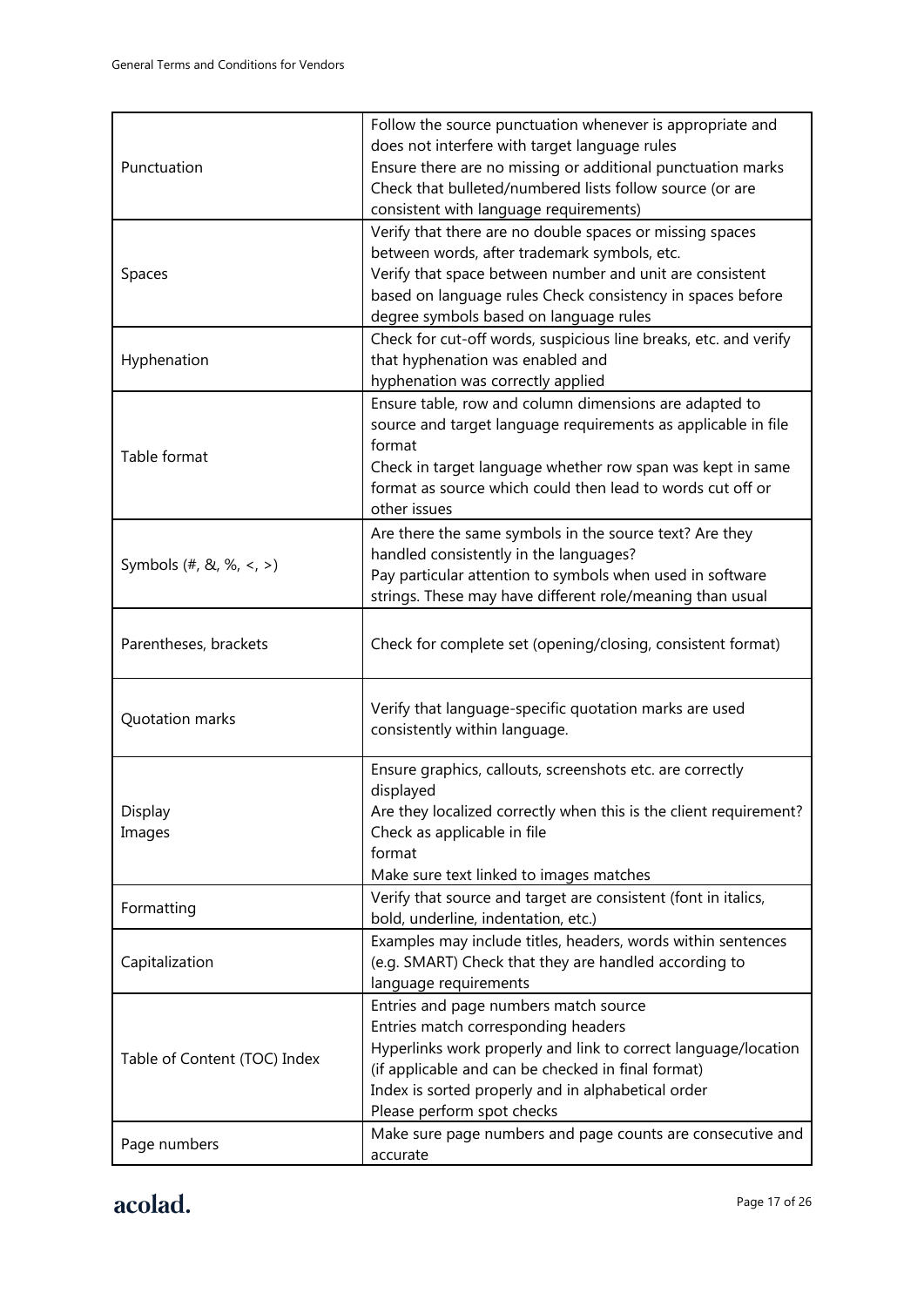| <b>Content related</b>                                                   |                                                                                                                                                                                                                                                                                                                                                                                                                                                                                                                                                                                   |  |
|--------------------------------------------------------------------------|-----------------------------------------------------------------------------------------------------------------------------------------------------------------------------------------------------------------------------------------------------------------------------------------------------------------------------------------------------------------------------------------------------------------------------------------------------------------------------------------------------------------------------------------------------------------------------------|--|
| Source text not left                                                     | Check for any elements left in source language                                                                                                                                                                                                                                                                                                                                                                                                                                                                                                                                    |  |
|                                                                          | Ensure all content is included in target language(s)                                                                                                                                                                                                                                                                                                                                                                                                                                                                                                                              |  |
| Content completeness                                                     | Count number of paragraphs Count number of sentences                                                                                                                                                                                                                                                                                                                                                                                                                                                                                                                              |  |
| Trademarks, company names,<br>product names, proper names                | Make sure that these are handled according to client<br>specifications and are consistent<br>Verify that there are no spelling errors or formatting<br>differences between source and target<br>Descriptors are translated consistently within and across<br>languages, e.g. NET® Surgical Suture                                                                                                                                                                                                                                                                                 |  |
| Acronyms and abbreviations                                               | Ensure they are handled consistently and in accordance with<br>instructions (translated/kept in English with parenthetical<br>translation per client instruction)                                                                                                                                                                                                                                                                                                                                                                                                                 |  |
| Repeated words                                                           | Verify whether they are intentional/language-specific or qualify<br>as an error                                                                                                                                                                                                                                                                                                                                                                                                                                                                                                   |  |
| Addresses and contact<br>information (links, emails or<br>phone numbers) | Ensure that they are handled consistently and according to<br>client requirements. Verify with style guide or Project Manager<br>whether parts, such as country names, should be localized<br>Confirm how 800 numbers should be handled                                                                                                                                                                                                                                                                                                                                           |  |
| Units of<br>measurement/temperature                                      | Verify that client instructions were followed<br>Consult with style guide or Project Manager on how to handle<br>units of measures<br>Options:<br>Convert to the measurement unit typically used in the<br>$\bullet$<br>target language (ensure conversions are approved and<br>consistent)<br>If two unit systems are used (imperial and metric),<br>confirm option should be either<br>Keep both (imperial and metric/ °C and °F)<br>Revert order (metric and imperial according to what is<br>preferred in the language)<br>Keep only the one the target language usually uses |  |
| Date/time format                                                         | Check whether date/time format is handled according to<br>instructions and language requirements                                                                                                                                                                                                                                                                                                                                                                                                                                                                                  |  |
| Figures and numbers                                                      | As a general rule, target language rules should be applied,<br>including decimal and thousand separators<br>Ensure that conversions are consistent across languages and<br>confirmed with client                                                                                                                                                                                                                                                                                                                                                                                  |  |
| References to publications, books,                                       | Confirm with style guide or Project Manager on how to handle                                                                                                                                                                                                                                                                                                                                                                                                                                                                                                                      |  |
| etc.<br>Legal acts                                                       | them per client preference<br>Confirm with style guide or Project Manager whether to<br>translate or keep in original language followed by<br>parenthetical translation                                                                                                                                                                                                                                                                                                                                                                                                           |  |
| International (technical) standards<br>(ISO, IEC, etc.)                  | Confirm with style guide or Project Manager whether to<br>translate them or leave in original language                                                                                                                                                                                                                                                                                                                                                                                                                                                                            |  |
| Headers and footers, references<br>to other                              | Check for consistency and accuracy                                                                                                                                                                                                                                                                                                                                                                                                                                                                                                                                                |  |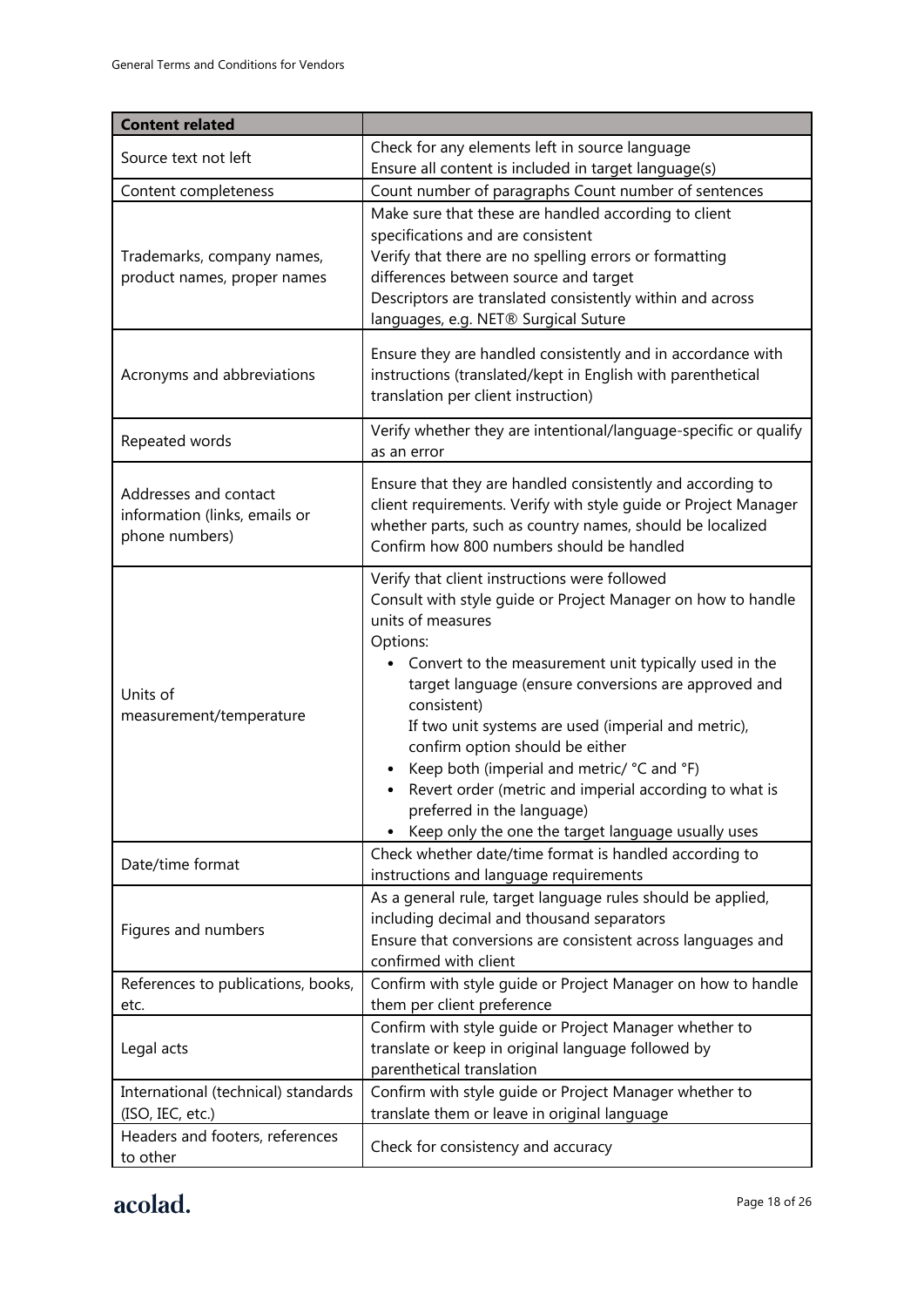| Software references       | Confirm with style guide or Project Manager whether to<br>translate or keep in original language (with parenthetical<br>translation)<br>Has the software been translated in the target? Do you have<br>access to the translations for cross checks (glossaries, etc.)? |
|---------------------------|------------------------------------------------------------------------------------------------------------------------------------------------------------------------------------------------------------------------------------------------------------------------|
| Errors in the source text | Do they influence target languages? Are they handled<br>consistently?<br>Be aware of unnecessary double spacing, wrong punctuation,<br>typos, wrong grammar agreements and incomplete sentences                                                                        |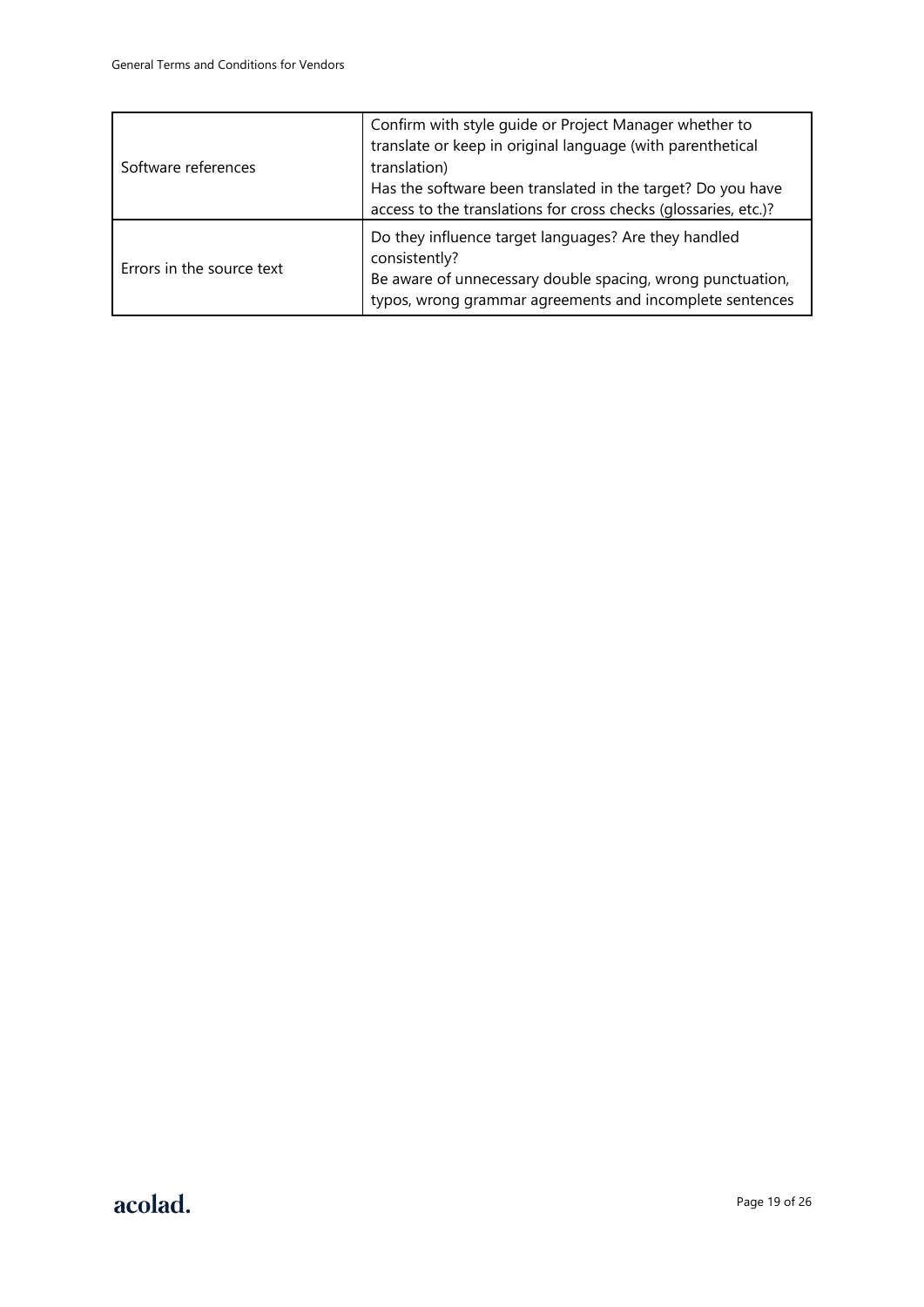# **Annex 2 – Security Standards**

Vendor shall implement and maintain the following technical, organisational, and physical security measures during the Term of the Agreement.

For the purpose of this Annex, a distinction is drawn between Vendors which are individuals/freelancers and Vendors which are companies.

Some technical, organisational, and physical security measures will only apply to Vendors which are companies.

| Technical and organisational security measure               | Applicable to <b>ALL</b><br>Vendors | Applicable ONLY<br>to Vendors which<br>are companies |
|-------------------------------------------------------------|-------------------------------------|------------------------------------------------------|
| General management of accounts and passwords                |                                     |                                                      |
| All IT systems must be accessed through a login             | X                                   |                                                      |
| User authentication shall be made through registered        | X                                   |                                                      |
| user accounts                                               |                                     |                                                      |
| The user must be blocked after a limited number of          | X                                   |                                                      |
| failed attempts to log in                                   |                                     |                                                      |
| Each user shall set a dedicated password with at least 10   |                                     |                                                      |
| characters, combining different types of alphanumeric       | X                                   |                                                      |
| characters and special characters (see below)               |                                     |                                                      |
| Password strength requirements must meet common             | X                                   |                                                      |
| security standard (e.g. ISO, NIST) length and complexity    |                                     |                                                      |
| All default passwords must be changed from default          | X                                   |                                                      |
| values                                                      |                                     |                                                      |
| A password history shall be recorded                        |                                     | X                                                    |
| A periodic expiration of passwords shall be set up          |                                     | X                                                    |
| Temporary passwords shall securely be communicated          |                                     | X                                                    |
| and prompted to change after their first use                |                                     |                                                      |
| Session control                                             |                                     |                                                      |
| Screens must be automatically password-protected and        |                                     |                                                      |
| computers shall lock automatically when temporarily         | X                                   |                                                      |
| not in use                                                  |                                     |                                                      |
| Session controls, including account lockout and session     |                                     | X                                                    |
| timeout must be in place                                    |                                     |                                                      |
| Multi-factor authentication (MFA)                           |                                     |                                                      |
| Multi-factor authentication must be in place for any        |                                     | X                                                    |
| privileged and/or administrative accounts.                  |                                     |                                                      |
| MFA must be in place for any applications that are          |                                     | X                                                    |
| internet facing.                                            |                                     |                                                      |
| MFA must be in place for any remote access methods          |                                     |                                                      |
| virtual<br>private networks,<br>(e.g.,<br>remote<br>desktop |                                     | X                                                    |
| protocols).                                                 |                                     |                                                      |
| Passwords change and deactivation of accounts               |                                     |                                                      |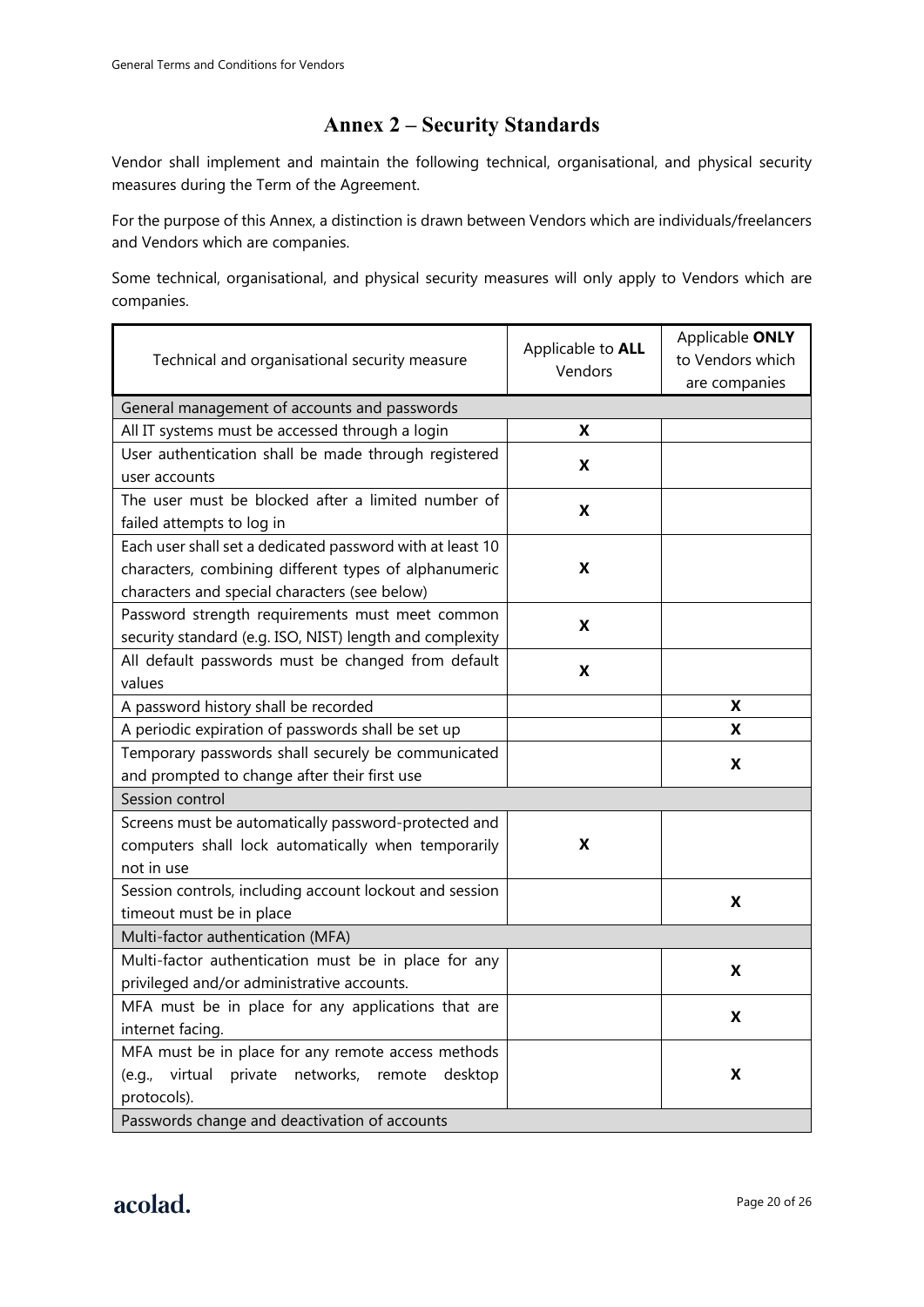| Passwords shall immediately be changed when there is       | X |   |
|------------------------------------------------------------|---|---|
| reason to believe an account has been compromised          |   |   |
| A formal process shall be implemented to timely            |   |   |
| deactivate accounts and change the<br>account's            |   |   |
| passwords of the people exiting the Vendor company         |   |   |
| and/or changing to a different position that no longer     |   | X |
| requires him/her to have access to the systems and         |   |   |
| within<br>applications<br>24<br>hours<br>of<br>(e.q.,      |   |   |
| termination/amendment of their contract with the           |   |   |
| Vendor company).                                           |   |   |
| Accounts without recent activity (e.g., the last 90 days,  |   |   |
| with the exception of those only used for quarterly,       |   | X |
| semi-annual and annual processing) must be disabled.       |   |   |
| User's identity must be verified before a password is      |   |   |
| reset                                                      |   | X |
| An auditable and binding procedure to reset forgotten      |   |   |
| passwords shall be implemented                             |   | X |
| Segregation of access and set up of specific user accounts |   |   |
| A formal approval process shall be implemented to          |   |   |
| grant access based on the user's business need to          |   | X |
| perform job duties (i.e., least privilege, meaning the     |   |   |
| level of access needed but not more)                       |   |   |
| Segregation shall be made between request, approval        |   | X |
| and granting of access                                     |   |   |
| User accounts for access to systems, services and          |   |   |
| applications must be assigned to individual users and      | X |   |
| not shared                                                 |   |   |
| Privileged and/or administrative user accounts must be     |   |   |
| different than the standard user account and have          |   |   |
| unique user login ID's. Privileged accounts (elevated      |   |   |
| level of access, which grants powers within a computer     |   | X |
| system, which are significantly greater than those         |   |   |
| available to the ordinary user) must be restricted and     |   |   |
| only assigned to authorized users                          |   |   |
| Periodic access reviews of all users, system accounts,     |   |   |
| test accounts, and generic accounts must be performed      |   | X |
| and documented at least annually                           |   |   |
| Remote access and encryption                               |   |   |
| All remote accesses to IT systems shall be secured (VPN,   | X |   |
| strong authentication, etc.)                               |   |   |
| Server systems can only be administered with console       |   |   |
| password or via password-protected and encrypted           |   | X |
| connection                                                 |   |   |
| A secure wireless network shall be set up                  | X |   |
| Mobile devices shall be encrypted                          | X |   |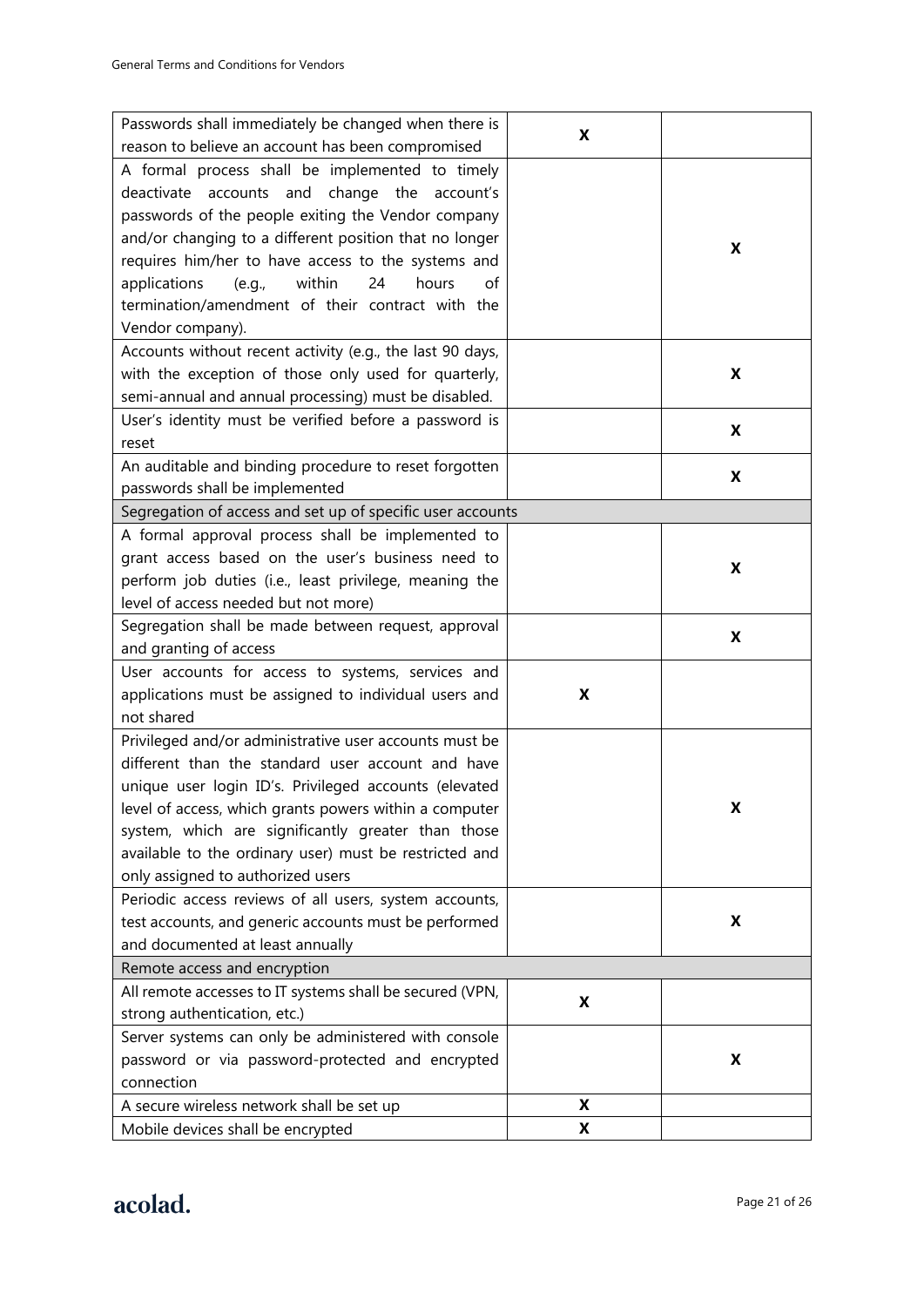| Mobile endpoints (smartphones, tablets) must be<br>secured using a mobile device management system                                                                                                              | X |   |
|-----------------------------------------------------------------------------------------------------------------------------------------------------------------------------------------------------------------|---|---|
| Data transmitted through the internet shall<br>be<br>encrypted (email encryption, SSL encryption)                                                                                                               | X |   |
| Endpoint devices must be encrypted and secured with a<br>password                                                                                                                                               |   | X |
| Antiviruses and firewalls                                                                                                                                                                                       |   |   |
| Servers and endpoints must be secured using<br>virus/malware protection that are kept up to date.                                                                                                               | X |   |
| Regular updates (automatic or manual) of antiviruses<br>and firewalls shall be implemented                                                                                                                      | X |   |
| Intrusion detection or intrusion prevention systems<br>must be implemented to detect and respond to<br>unauthorized or malicious network traffic                                                                |   | X |
| Updates                                                                                                                                                                                                         |   |   |
| Critical updates shall be installed for operating systems<br>without delay                                                                                                                                      | X |   |
| Systems must be maintained at levels to allow the latest<br>security patches/service packs to be applied                                                                                                        | X |   |
| All systems must be patched for operating system and<br>major component updates upon security related patch<br>release and evaluation in accordance with common<br>security standards (e.g., ISO, NIST)         |   | X |
| Electronic signature                                                                                                                                                                                            |   |   |
| Electronic signature shall be used when applicable                                                                                                                                                              | X |   |
| <b>Backups</b>                                                                                                                                                                                                  |   |   |
| Data backups shall be created on a regular basis with<br>control over carrying out and verifying theses backups                                                                                                 | X |   |
| Testing procedures                                                                                                                                                                                              |   |   |
| Procedure for testing, analysing and assessing the<br>efficiency of technical and organisational measures<br>(penetration tests, scans for internal and external<br>vulnerabilities, etc.) shall be implemented |   | x |
| Annual independent penetration tests on its networks<br>and applications that handle Information                                                                                                                |   | X |
| Procedure for managing security incidents                                                                                                                                                                       |   |   |
| Procedure for managing security incidents shall be<br>implemented                                                                                                                                               |   | X |
| Applications updates shall be installed in case of critical<br>breach                                                                                                                                           |   | X |

| Physical security                            | Applicable to ALL<br><b>Vendors</b> | Applicable ONLY to<br>Vendors which are<br>companies |
|----------------------------------------------|-------------------------------------|------------------------------------------------------|
| Access control                               |                                     |                                                      |
| Premises must be secured from the Outside In |                                     |                                                      |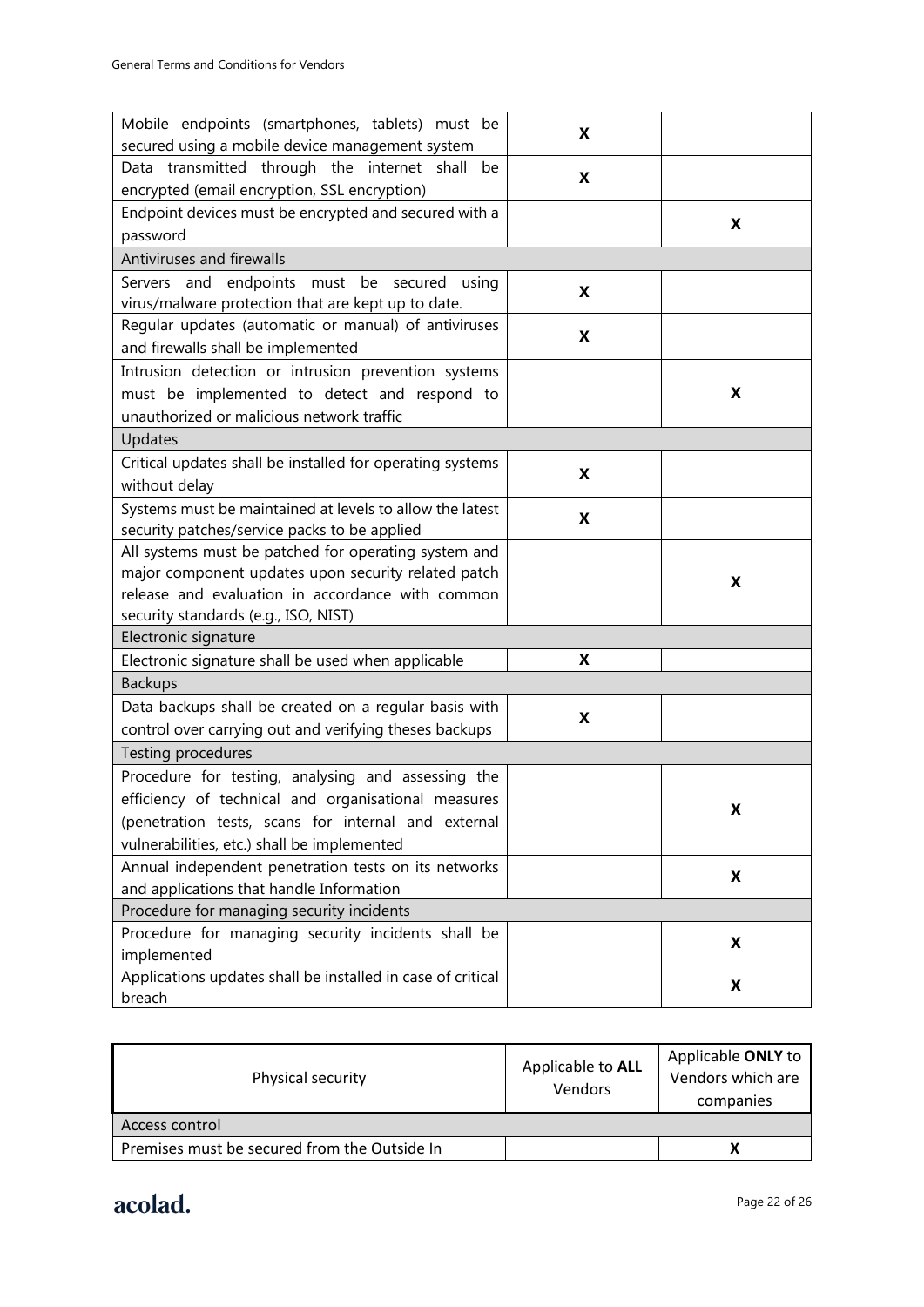| Server room must be locked up with controlled and           |   |   |
|-------------------------------------------------------------|---|---|
| registered access (Server rooms must have a higher          |   | X |
| degree of protection than the rest of the spaces)           |   |   |
| Workplace<br>shall<br>only<br>be<br>accessible<br>the<br>to |   | X |
| staff/professionals                                         |   |   |
| (for remote working and/or domestic, private or             |   |   |
| working space owned/rented by the professional)             |   |   |
| Workplace shall be secured with doors, locks, alarms,       | X |   |
| and any other protective measure to ensure limited          |   |   |
| access                                                      |   |   |
| Identity checks must be performed to make sure the          |   |   |
| people accessing secure spaces are the intended             |   | X |
| members of the staff                                        |   |   |
| All door hardware must be connected directly to             |   | X |
| intelligent or semi-intelligent readers                     |   |   |
| Proper fire extinguishers must be in place all over the     |   |   |
| perimeter and members of the staff must be trained to       |   | X |
| use them and to perform the evacuation protocol             |   |   |
| There must be an active pest control plan                   |   | X |
| There must be a keys' & badges' management policy           |   | X |
| Professionals<br>must<br>hybrid<br>devices<br>not<br>use    | X |   |
| (personal/professional)                                     |   |   |
| The<br>staff<br>hybrid<br>must<br>devices<br>not<br>use     |   | X |
| (personal/professional)                                     |   |   |
| A risk assessment on effectiveness of the access            |   | X |
| control measures must be done at least once a year          |   |   |
| (for remote working and/or domestic, private or             |   |   |
| working space owned/rented by the professional) Wi-         |   |   |
| fi access credentials will be specific and owned by the     |   |   |
| professional and cannot be shared with third parties        | X |   |
| who, only if absolutely necessary and explicitly            |   |   |
| requested, will have to use specific credentials with a     |   |   |
| lower level of access (guest access)                        |   |   |
| Surveillance                                                |   |   |
| An active surveillance system 24/24h & 365/365d must        |   |   |
| be implemented and monitored by specialized                 |   | X |
| members of the staff                                        |   |   |
| Any working space shall be considered a restricted          |   |   |
| area, hence regulated by access and surveillance            |   | X |
| principles the staff/professionals must know and            |   |   |
| understand                                                  |   |   |
| An active plan must be implemented to create and            |   | X |
| develop a Security Culture within the Vendor Company        |   |   |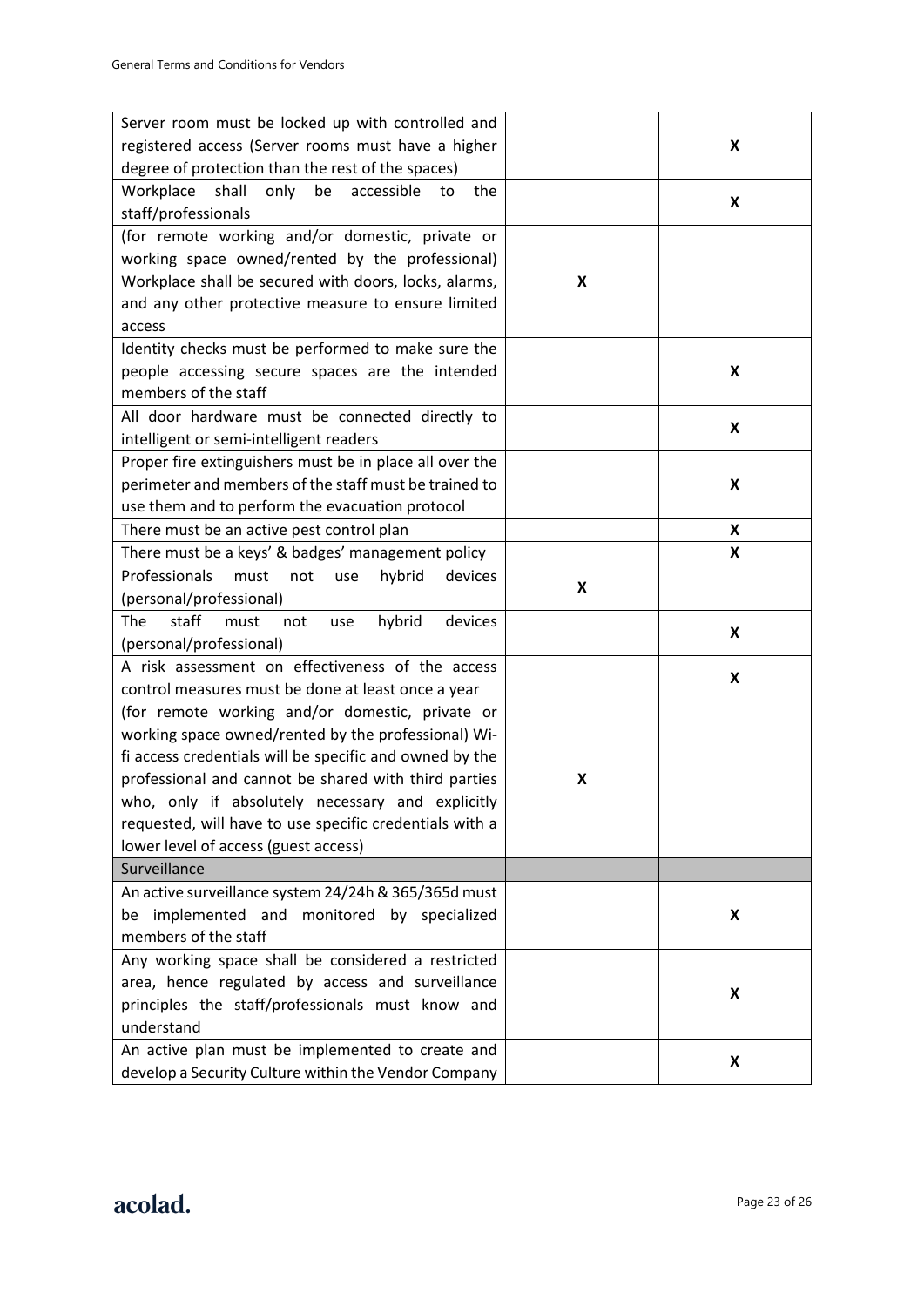# **Annex 3 – Documents to be provided by Vendor**

Only when the applicable laws and regulations requires it, the Vendor shall communicate to ACOLAD the following documents:

- Where registration of Vendor in a professional register is compulsory in the country of establishment or domicile, one of the following documents:
	- $\circ$  A document issued by the authorities holding the professional register or an equivalent document certifying such registration;
	- $\circ$  A quotation, an advertising document or professional correspondence, provided that it states the name or corporate name, full address and the nature of the entry in the professional register.
- Where registration of Vendor in a professional register is not compulsory in the country of establishment or domicile, an official document mentioning its identity and address and registration number where applicable;
- In all cases, a document mentioning its individual tax identification number, where Vendor is not required to have such a number;
- In all cases, a document attesting to the regularity of the social/labour situation<sup>[1](#page-23-0)</sup> of Vendor and, where the legislation of the country of domicile so provides, a document issued by the body managing the compulsory social security scheme and mentioning that Vendor is up to date with its social declarations and the payment of the social security contributions;
- Where applicable, the list of names of foreign employees employed and subject to a work permit. This list, drawn up from the single personnel register, specifies for each employee, their hiring date, nationality and the type and serial number of the document validating the work permit.
- Where Vendor posts employees abroad for the purpose of performing the Services, the relevant documentation under that applicable law.<sup>[2](#page-23-1)</sup>

When first providing Services to ACOLAD and every year until the end of its execution, the Vendor shall communicate to ACOLAD the following documents:

- Where a Double Tax Treaty in force applies between the country of residence of the Vendor and the country of the ACOLAD ordering the Service, an original certificate of fiscal residence issued by the tax authorities of the country where the Vendor is tax resident within the meaning of the treaty and any other additional document, pursuant to local requirements,
- Where professional indemnity insurance is compulsory for contractors under the applicable law, a certificate of insurance coverage.

<span id="page-23-0"></span><sup>1</sup> In compliance with Regulation (EC) No. 883/2004 of 29 April 2004 where the Vendor is based in the EU.

<span id="page-23-1"></span><sup>&</sup>lt;sup>2</sup> Where employees are posted in France, a copy of the preliminary filing to the Labour Inspectorate, a copy of the letter appointing a French representative for the Vendor in its relations with the French authorities, a sworn declaration by Vendor that the posted employees are provided with decent living and labour conditions in accordance with social legislation in the host country.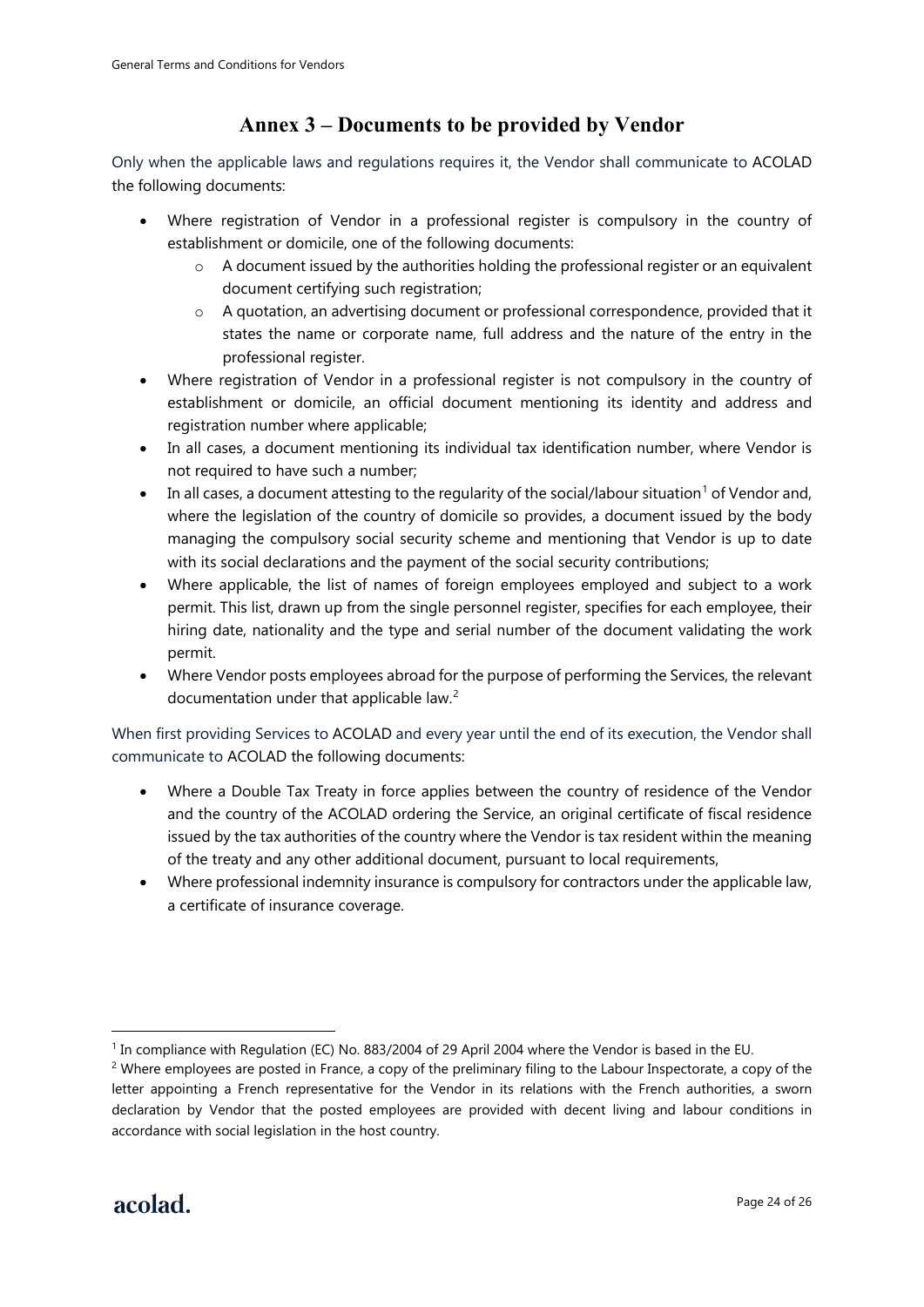# **Annex 4 – Vendors Code of Conduct**

ACOLAD is committed to the highest social, environmental, health and safety standards, and expects Vendors to do the same. Vendors must comply with local and national laws and regulations. In addition, Vendors are expected to adhere to the following standards.

# **Health & Safety**

Vendors shall provide safe and healthy working conditions for their employees and authorized subcontractors. Vendors shall comply with local and national laws and regulations regarding health and safety in the workplace and shall have the required authorizations, licenses and permits from local and national authorities. Vendors shall have documented health and safety policies and/or procedures in place, as well as adequate safety infrastructure and equipment. Vendors identified as having moderate to high health and safety risks must take the necessary steps and provide evidence of their continued progress towards the implementation of a recognised health and safety management system. Vendors on ACOLAD premises must comply with all applicable ACOLAD policies and guidelines.

# **Security**

Vendors must ensure that they take all necessary steps to protect their employees, contractors working on their sites, and their infrastructure, especially in conflict zones. Specifically, Vendors must have a crisis management policy in place that can be directly implemented to ensure that they can respond effectively to emergencies as quickly as possible.

# **Working conditions**

Vendors must provide fair and decent working conditions. Employees shall be paid at least the local industry rate or the minimum wage required by the law of the country in question, whichever is higher, and shall be provided with social protection in accordance with local standards. If no minimum wage is set by national law, fair and decent working conditions expected from Vendors imply that employees are paid according to the level of remuneration expected in the country, the cost of living, social protection and the local standard of living.

# **Freedom of Association and Non-Retaliation**

Vendors shall respect workers' freedom of association. Employee representatives shall not be discriminated against or have their employment contracts terminated for exercising their rights as employees, raising grievances, participating in union activities or reporting activities that may be illegal.

### **Forced Labour**

Vendors shall not:

- Engage in any form of human trafficking, whether by force, fraud, or coercion; or any form of involuntary servitude or slavery;
- Engage in any form of sex trafficking or procure commercial sex acts during the performance of the Agreement;
- Use forced or involuntary labour in the performance of any work related to the Agreement;
- Engage in, or support, any form of child labour and employ workers who do not meet the minimum legal age for their location;
- Destroy, conceal, confiscate, or otherwise deny access by an employee to the employee's identity or immigration documents;